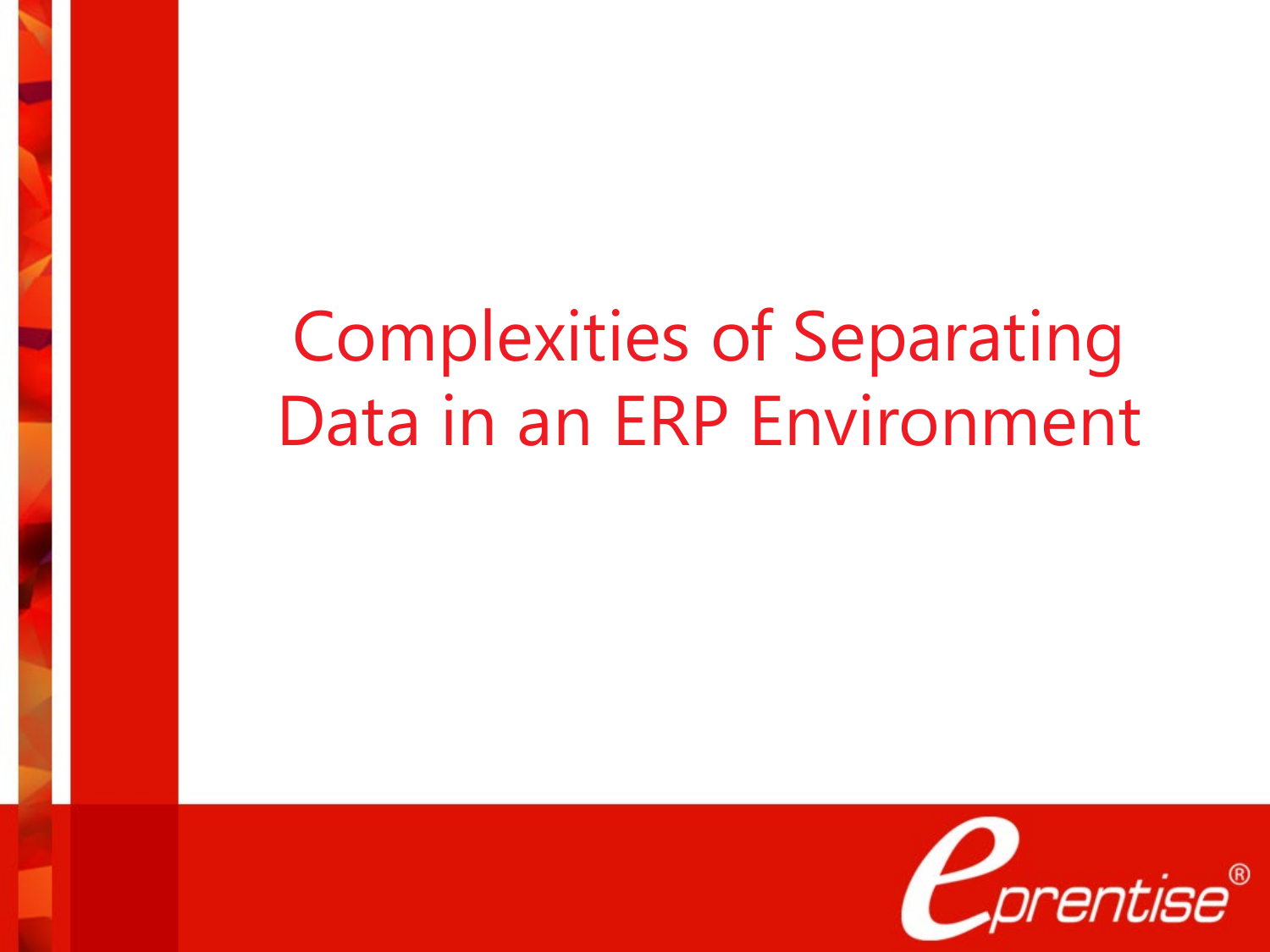### Webinar Mechanics

- The **Audio Options** menu is in the lower-left portion of the window.
- Please submit all **presentation-related** questions in the **Q&A** panel. Time-permitting, questions received will be answered at the end of the session. All Q&A will be posted on our LinkedIn page, EBS Answers, after the event.
- Please submit all **support/other** questions in the **Chat** panel.
- Polling questions will be presented during the session. Receipt of CPE credit for today's session requires that **all** polling questions be answered.
- $\Box$  After the event, a follow-up email will be sent including a link to the recording of today's session and Q&A.

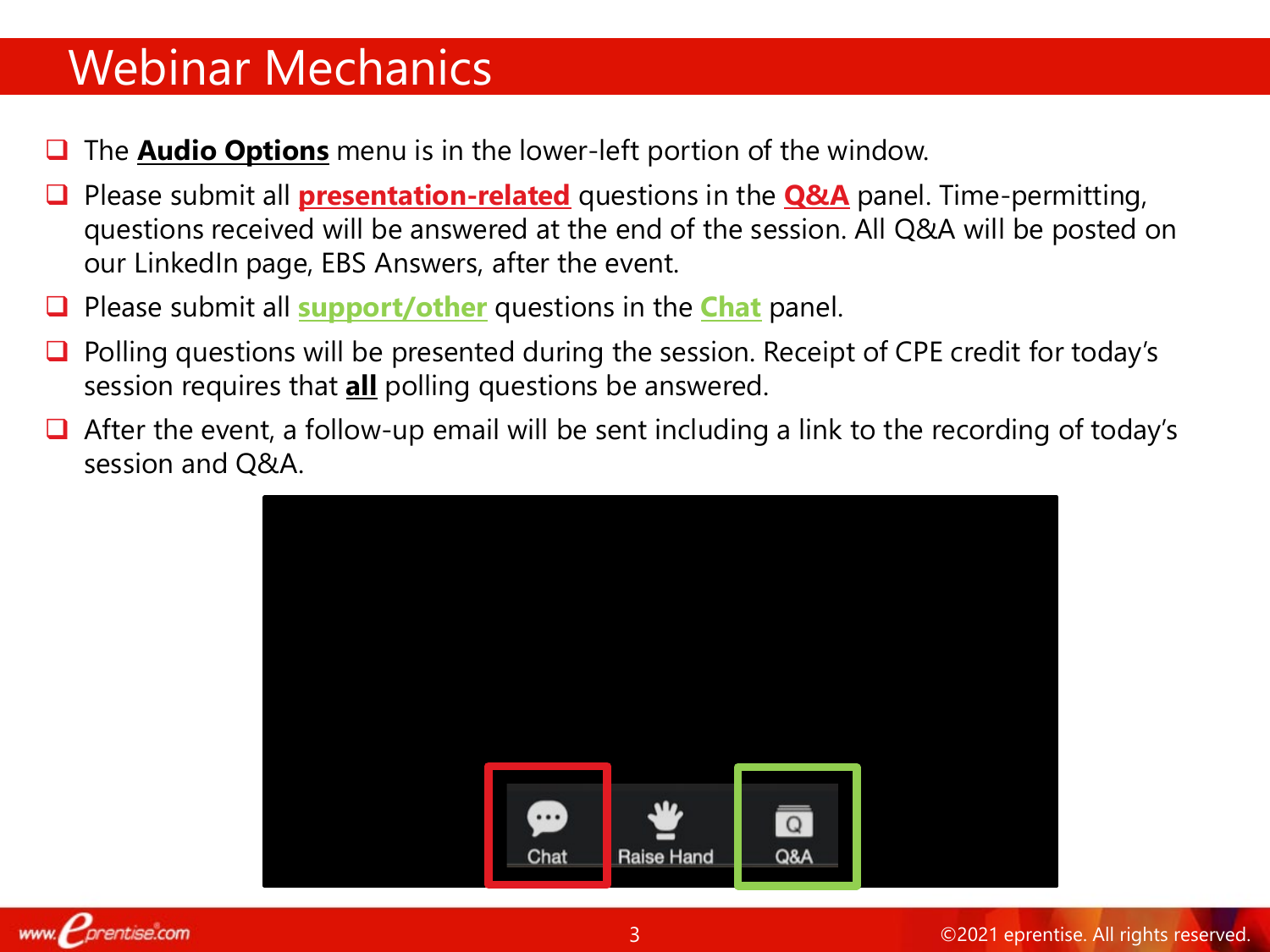After completion of this presentation, you will be able to:

Objective 1: Discover the reasons for data separation.

 Objective 2: Understand data architecture in an Enterprise Resource Planning (ERP) System.

 Objective 3: Explain how to effectively separate the data.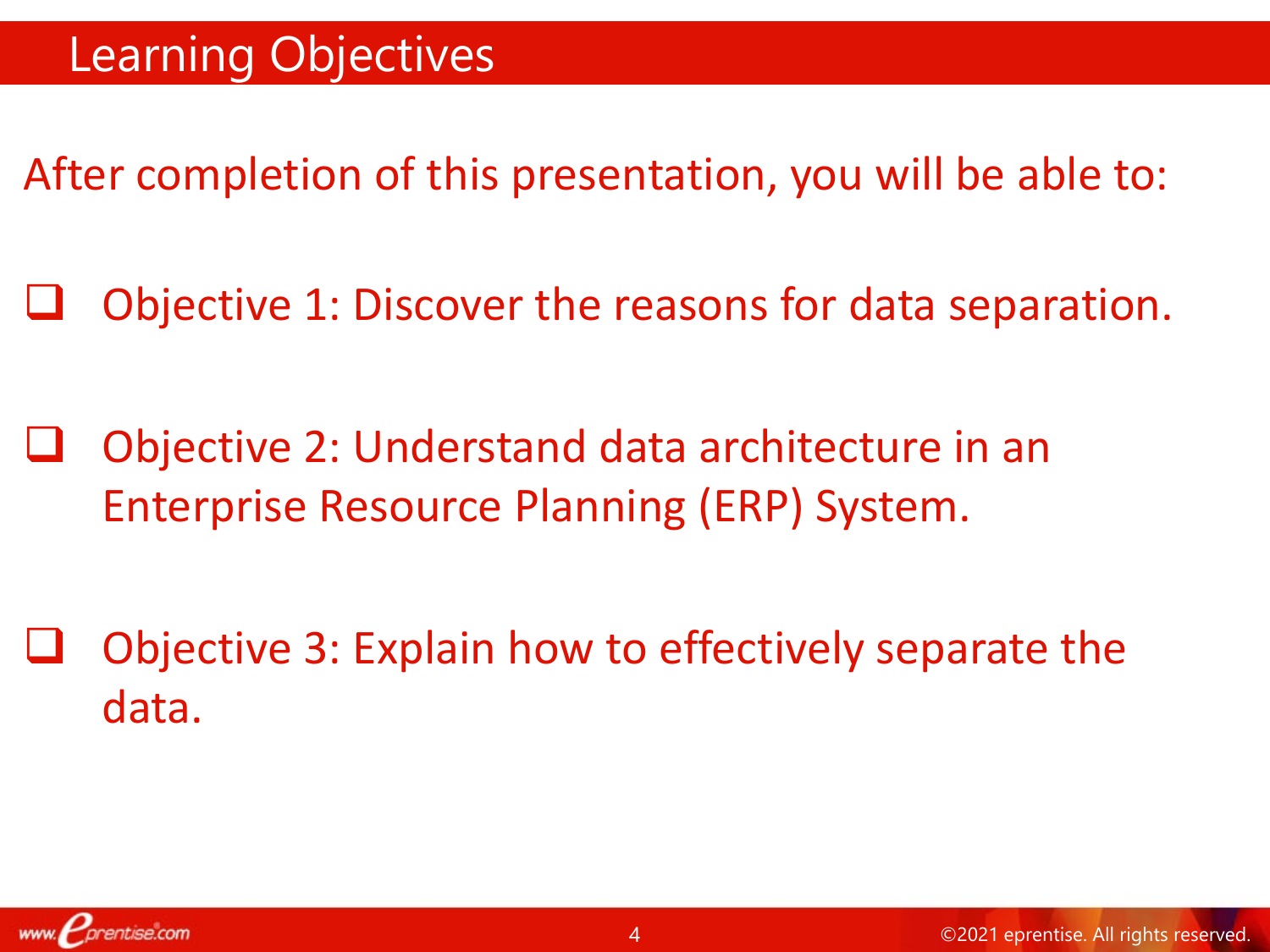### Who Is eprentise?

#### **In 2007 eprentise was founded on its original product, FlexField**

 $\triangleright$  Enables customers to make unprecedented changes to their financial chart of accounts while maintaining transactional history and data integrity.



#### **In 2009 we introduced our Consolidation, Divestiture, and Reorganization products**

 $\triangleright$  Transformational software which can copy, change, filter, or merge all elements of Oracle EBS financial systems to address ever-changing business needs, such as regulatory compliance and growth opportunities.

#### Transformation to Optimization

#### One-time usage to subscription model

#### **In 2020 we began expanding to new markets with our C Collection analytics suite, and our Audit Automation software**



entise.com

 $\triangleright$  C Collection analytics provides transparency and  $\triangleright$ identifies potential problem areas with transactional data. This allows users to reduce costs, leverage opportunities across the enterprise, improve business processes, and increase the confidence level of the users in their data, processes, and operations.



 Automated Audit provides finance teams with drill-down data from a balance sheet report into the transaction-level detail. The software covers hundreds of substantive procedures for the entire enterprise domain and builds in consistent audit processes and workflows across the organization.

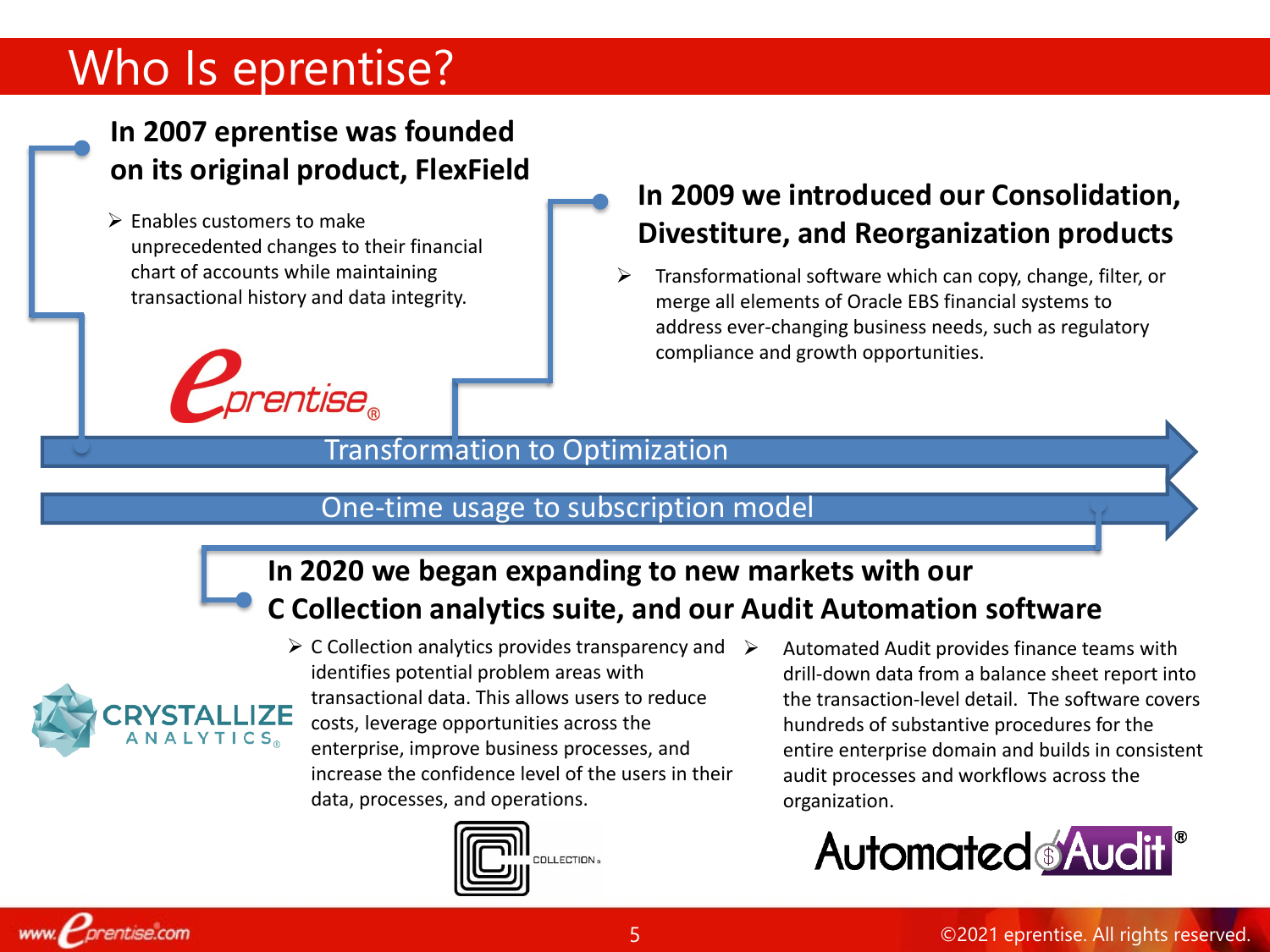### Companies Need to Change Their Oracle<sub>®</sub> E-Business Suite *Without* Reimplementing

- $\Box$  Consolidate Multiple EBS Instances
- $\Box$  Change Underlying Structures and **Configurations** 
	- $\triangleright$  Chart of Accounts, Other Flexfields
	- $\triangleright$  Merge or Split Ledgers, Operating Units, Legal Entities, Inventory **Organizations**
	- $\triangleright$  Calendars, Currency, Costing Methods
	- $\triangleright$  Asset Revaluation, Inventory Valuation
- $\Box$  Separate Data for a Divestiture

#### eprentise Can… …So Our Customers Can:

Reduce Operating Costs and Increase **Efficiencies** 

#### Adapt to Change

Avoid a Reimplementation

Reduce Complexity and Control Risk

Improve Business Continuity, Service Quality and Compliance

Streamline Operations with Visibility to All Parts of the Business

Establish Data Quality Standards and a Single Source of Truth

# *Finished But Not Done®*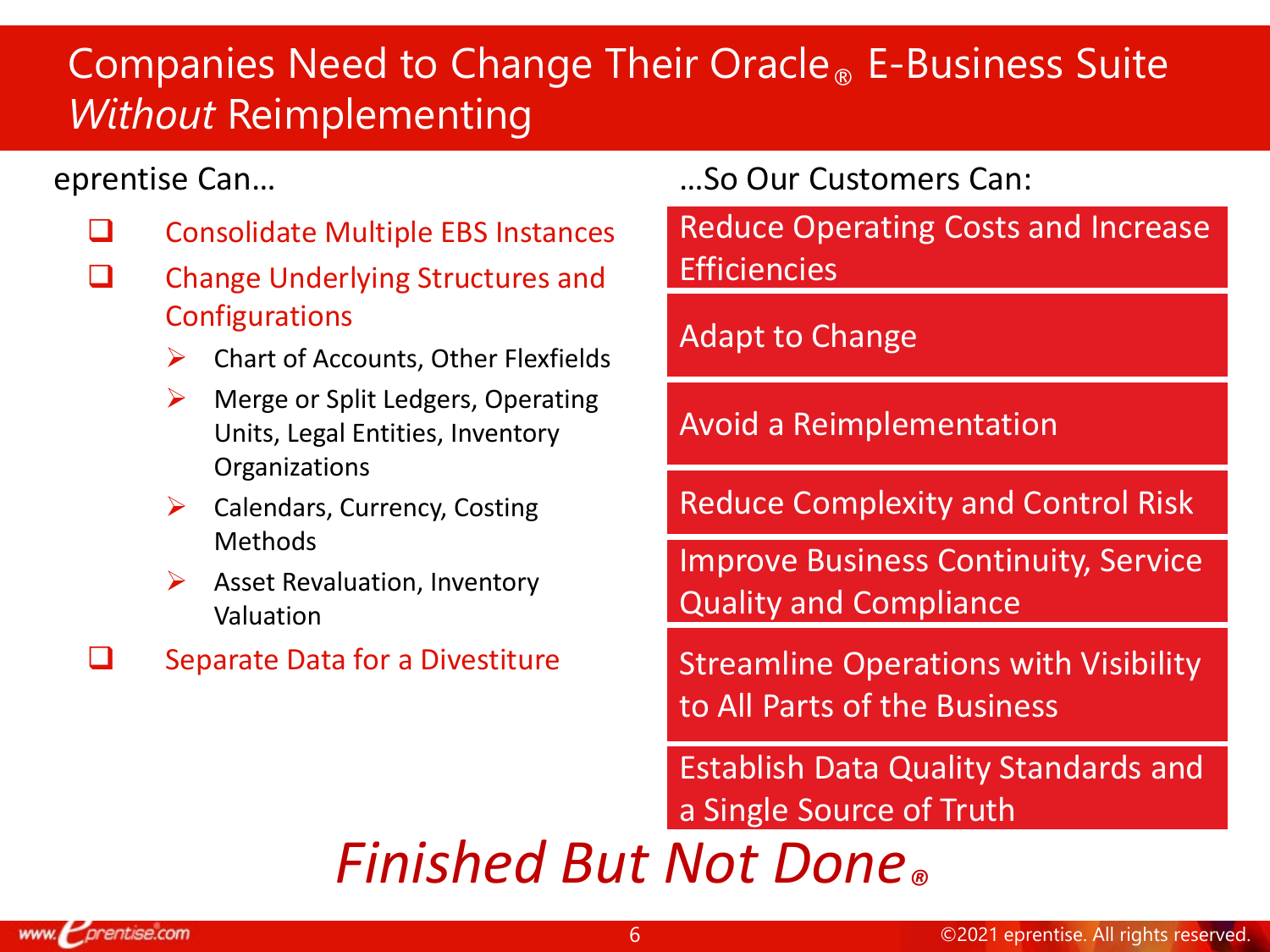### Agenda

- Data The Most Valuable Business Asset?
- Reasons for Data Separation
- ERP Data Architecture
- Effectively Separating Data
- Data Separation Case Studies
	- $\triangleright$  Separating data in different instance Divestiture
	- $\triangleright$  Separating data in same instance Re Organization.

# Questions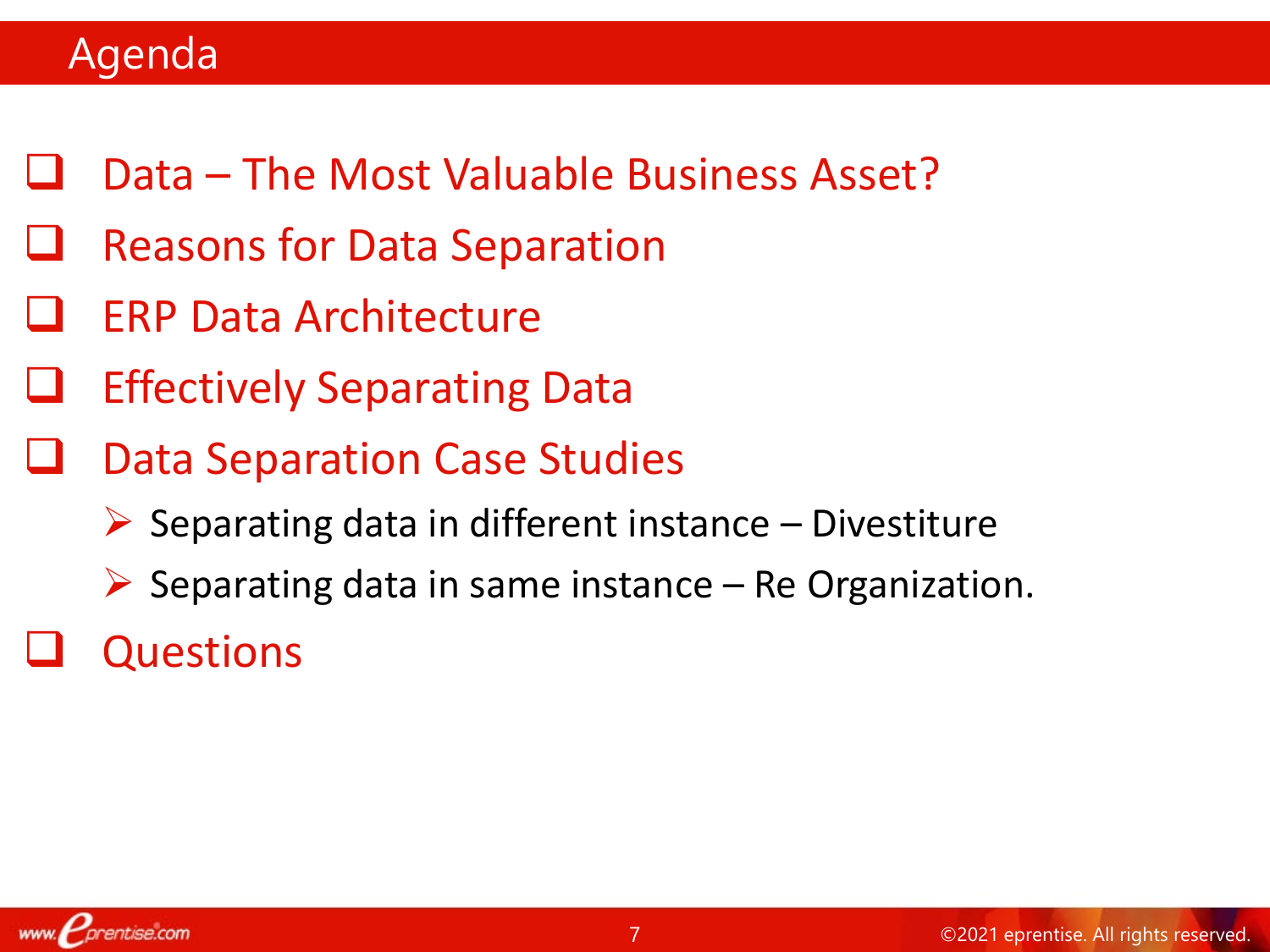### Objective 1

### Discover the reasons for data separation.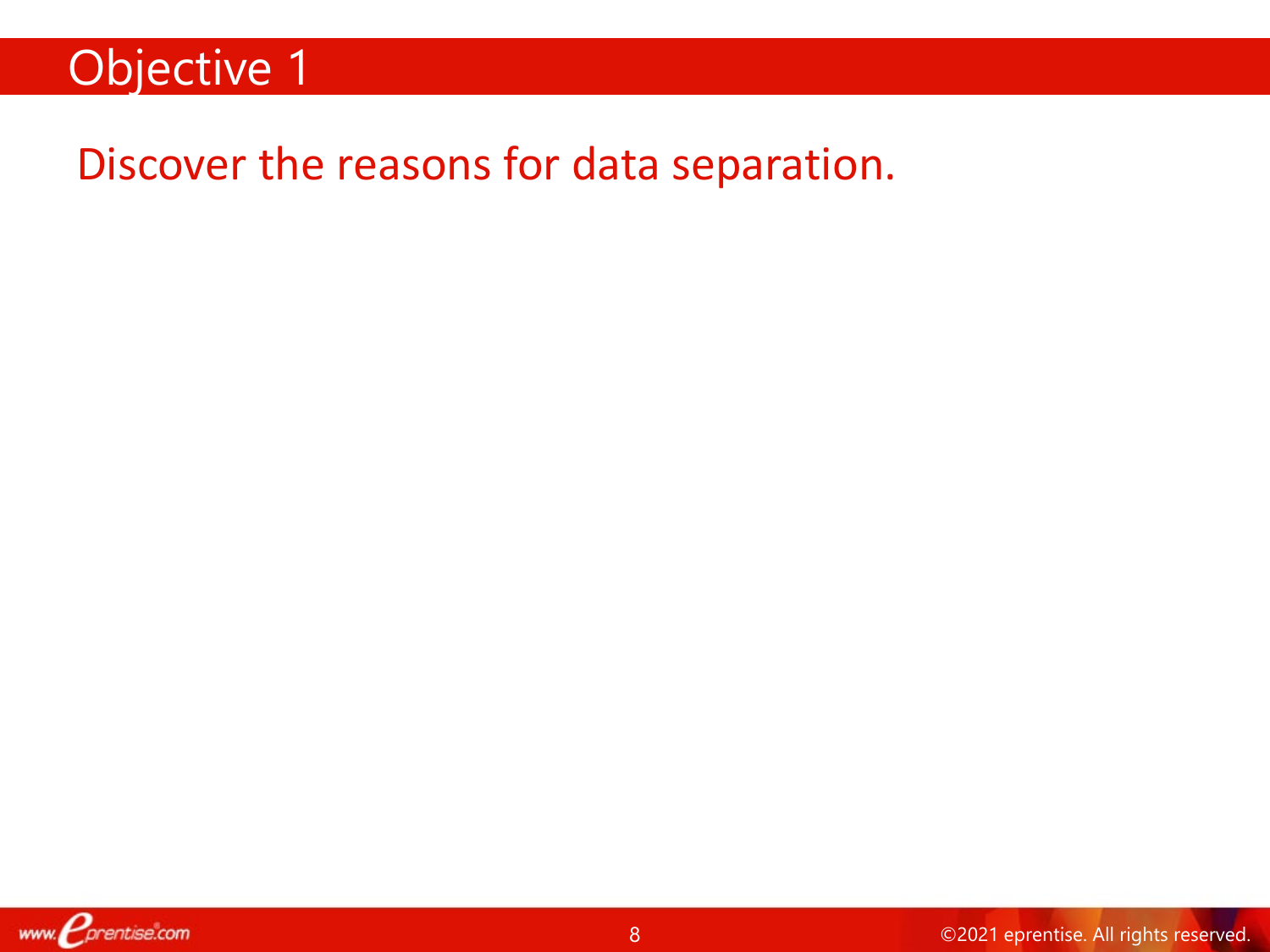### Data – The Most Valuable Business Asset

#### Is Data the New Oil of Data Economy?

- $\triangleright$  Data and oil have similar properties
- $\triangleright$  "Data-fication" of information

#### Types of Data

- $\triangleright$  Structured Data Tables/ Excel- ERP
- $\triangleright$  Unstructured Data Documents, Photographs, Videos, ECG reports

### Sources of Data

- $\triangleright$  Human generated data
- $\triangleright$  Machine generated data aka Internet of things

### Data Usage

- $\triangleright$  Business operations –order entry, invoice generation, reporting etc.
- $\triangleright$  Business analytics market trends, market-based analysis
- $\triangleright$  AI and ML patterns, data mining, build models to predict a future outcome
- $\triangleright$  Data monetization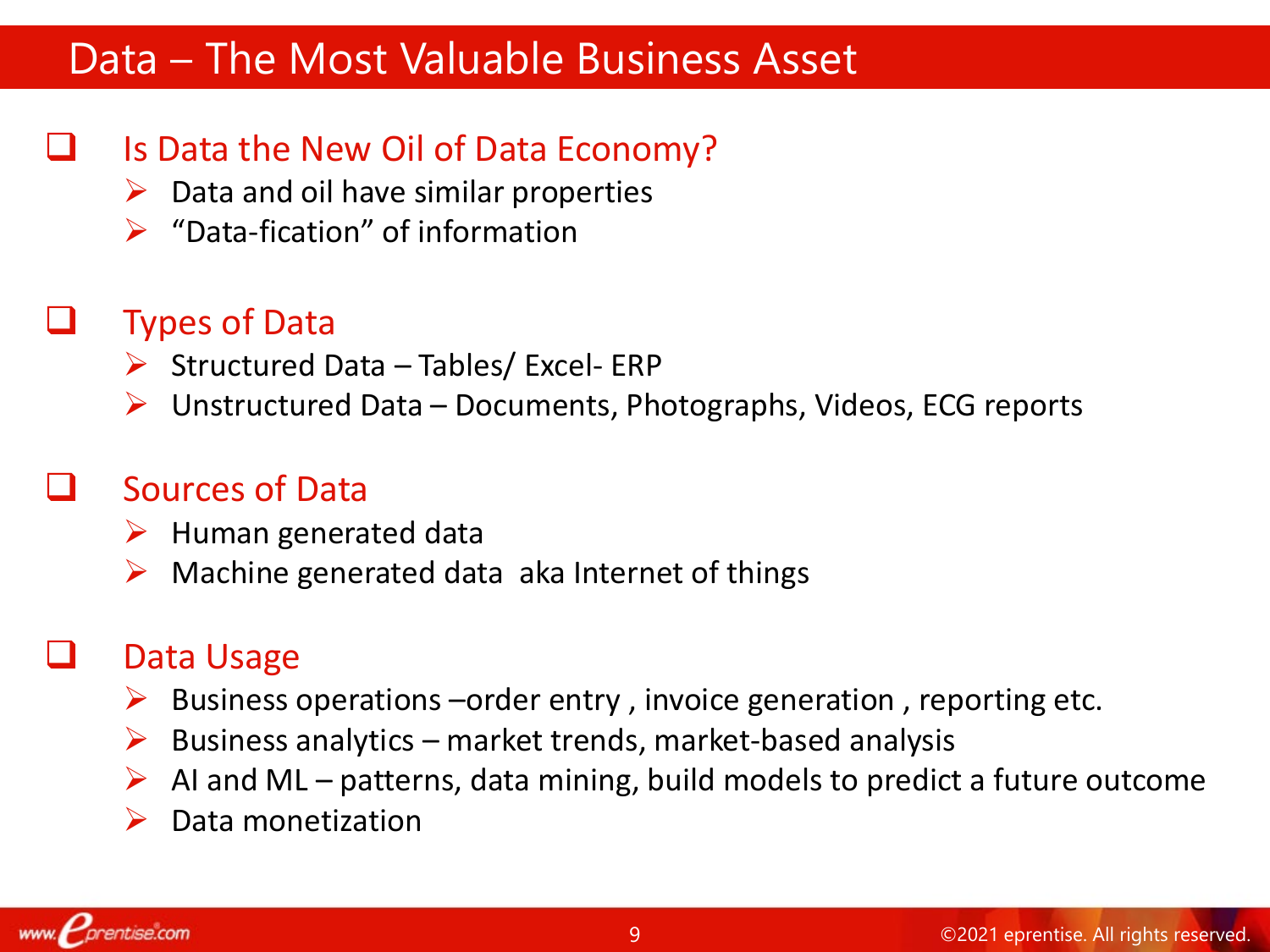### Technology change and growth and usage of data over time



www. *prentise.com*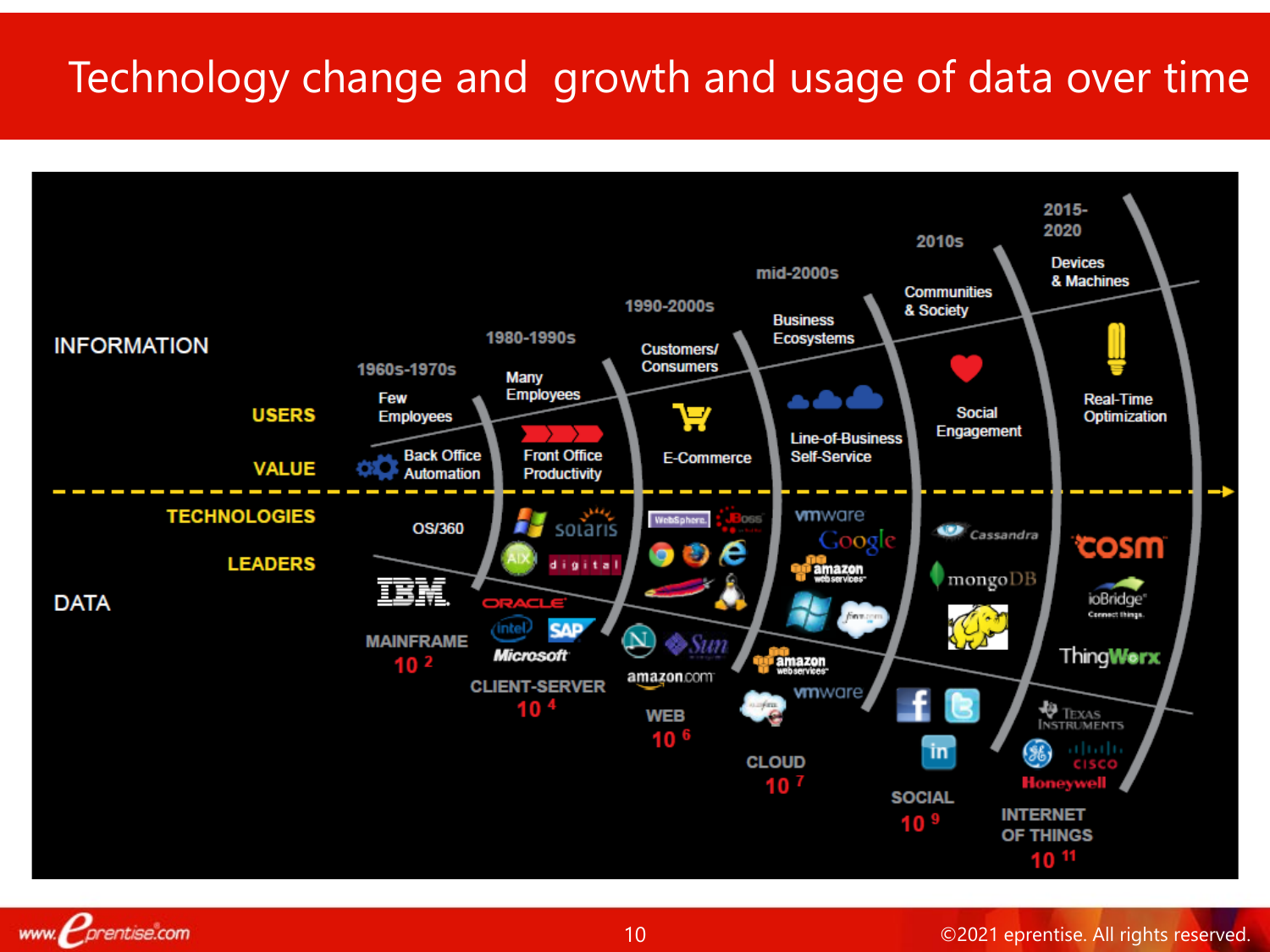## Top 5 Key challenges handling huge data

- $\triangleright$  Common definitions and usage
- $\triangleright$  Lack of proper understanding of massive data
- $\triangleright$  Data growth issues
- $\triangleright$  Relevance/importance of data points changing over time
- $\triangleright$  Integrating data from a variety of sources
- Data security
	- Data access
	- Data separation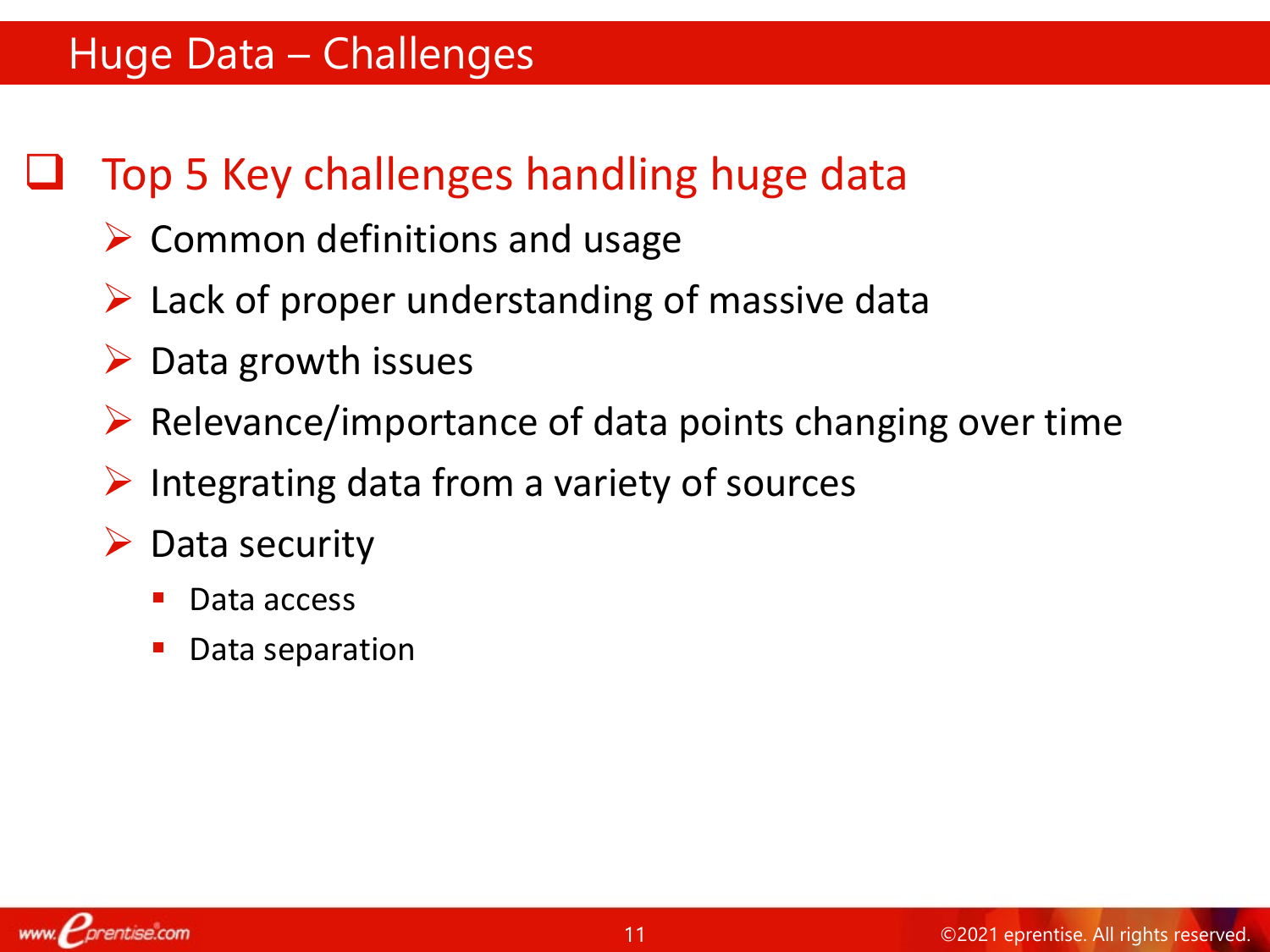### Data Separation

- An act of segregating data to produce information that meets a business requirement
- Simple uses requires none to some knowledge of underlying ERP data model:
	- $\triangleright$  Specifying report parameters when running a report
	- $\triangleright$  Specifying a WHERE clause criteria in a query when selecting data from a database table
- Complex uses requires extensive knowledge of underlying ERP data model:
	- $\triangleright$  In the case of a divestiture, identify which customers and suppliers will go with the buyer organization
	- $\triangleright$  When archiving data from an ERP instance, identify which data entities will be impacted
	- $\triangleright$  Separate business operations for regulatory or statutory requirements
	- $\triangleright$  Financial auditing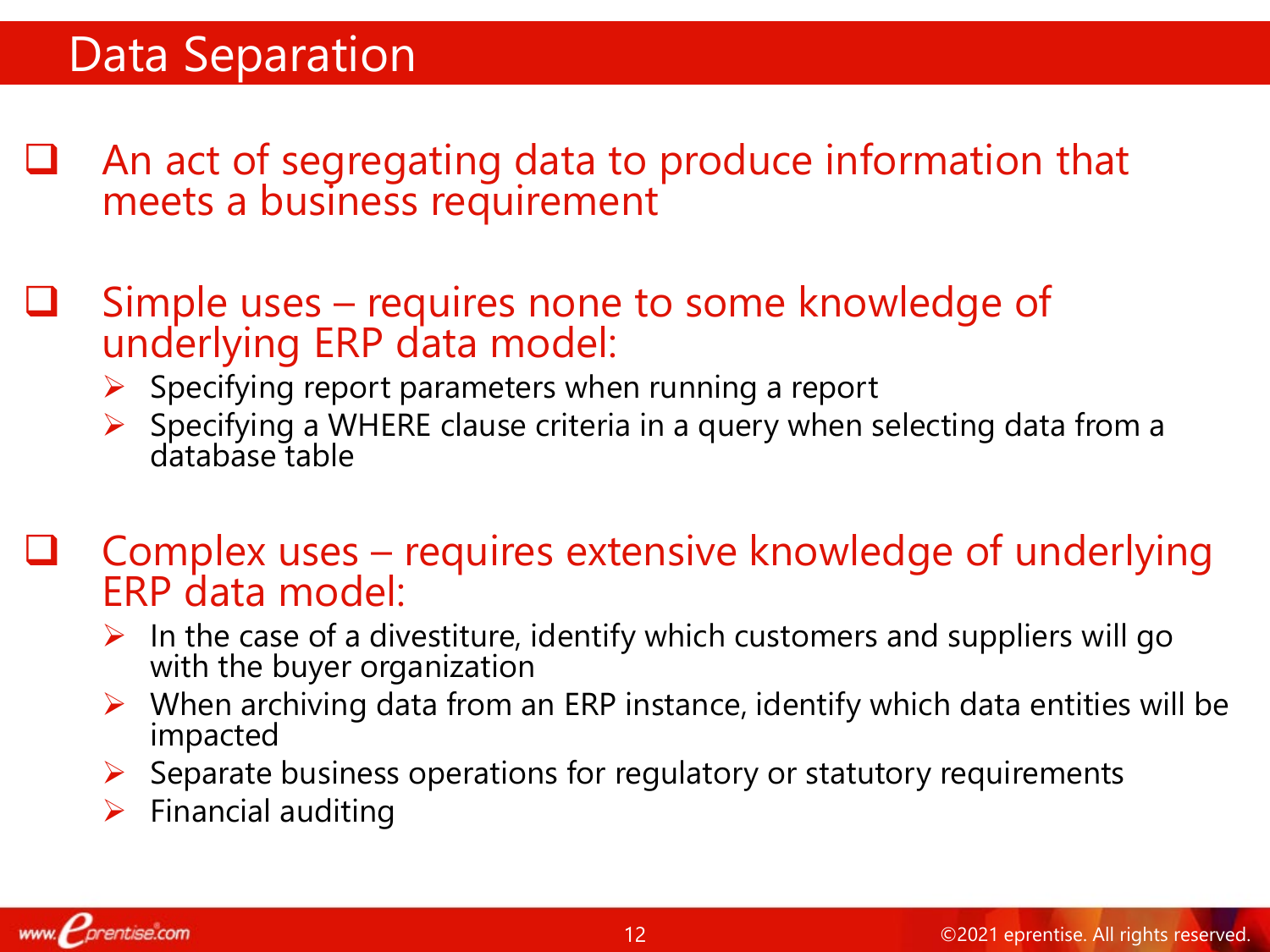### Why Separate Data?

#### **Q** Reporting:

 $\triangleright$  Specific reporting requirements from a subset of data

#### $\Box$  Business event:

 $\triangleright$  Buying or selling part of an organization

#### $\Box$  Compliance:

 $\triangleright$  Different legal requirements for different parts of the organization

#### Governance:

 $\triangleright$  Different controls or security requirements within the organization

#### **Q** Archive/Purge:

 $\triangleright$  Archive/purge historical data

#### **Q** Masking:

 $\triangleright$  Mask HR and other sensitive data based on regulations such as PCI compliance, etc. – how to identify what to mask?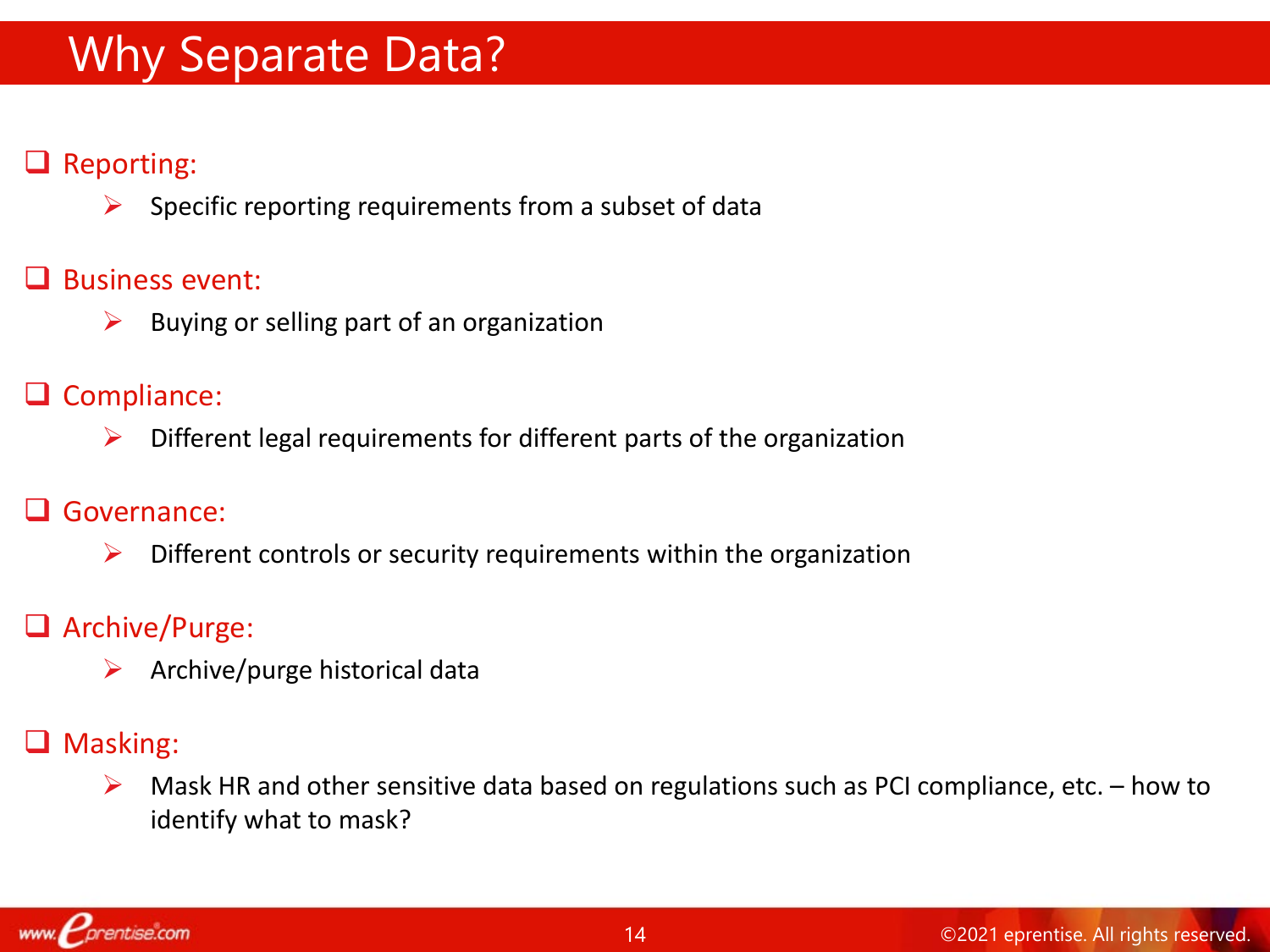### Interesting Data Fact

On average, every human created at least 1.7 MB of data per second in 2020.<sup>[1]</sup>

*[1] https://techjury.net/blog/how-much-data-is-created-every-day/#gref*

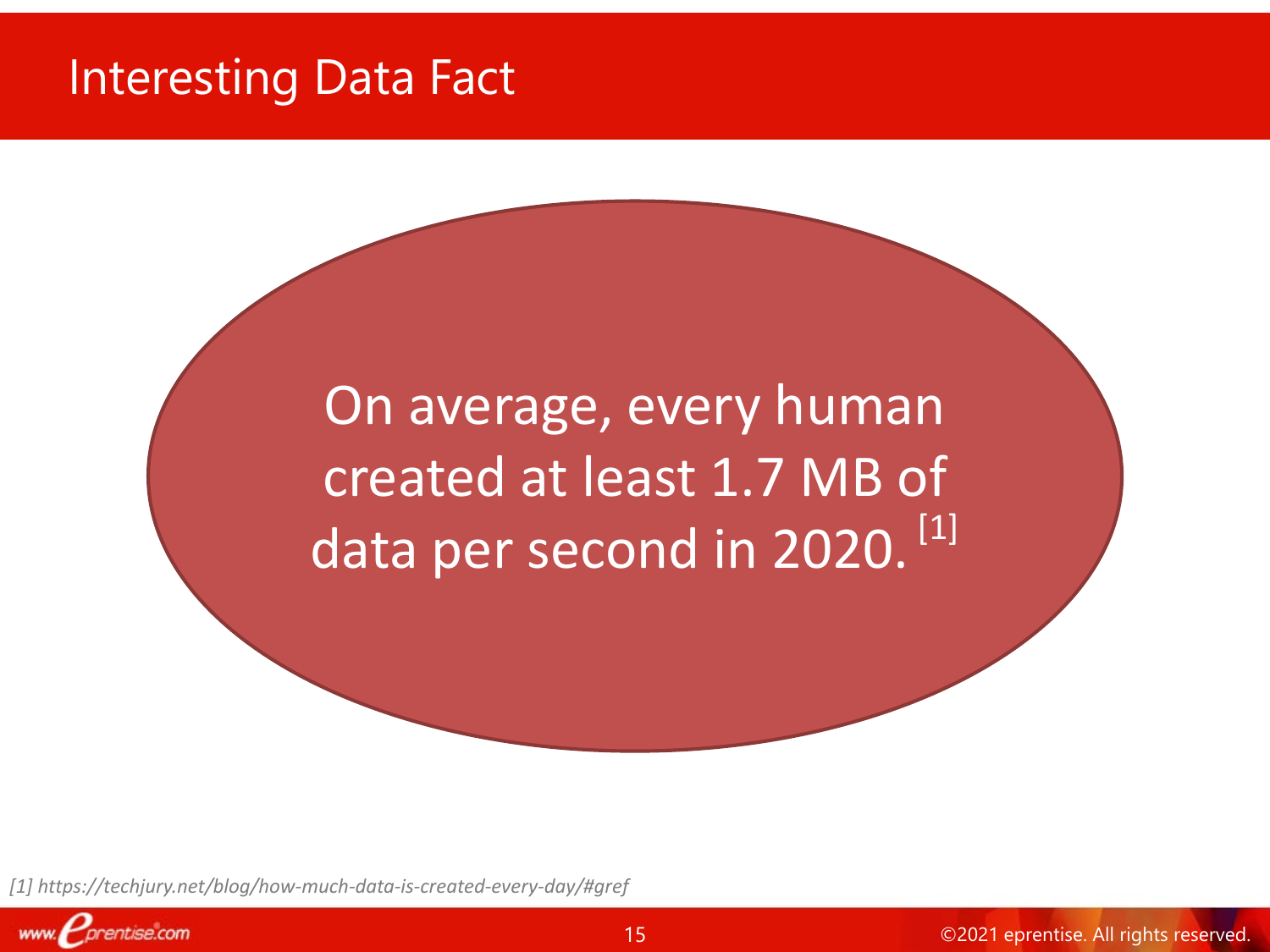### Objective 2

### Understand data architecture in an ERP system

www. Corentise.com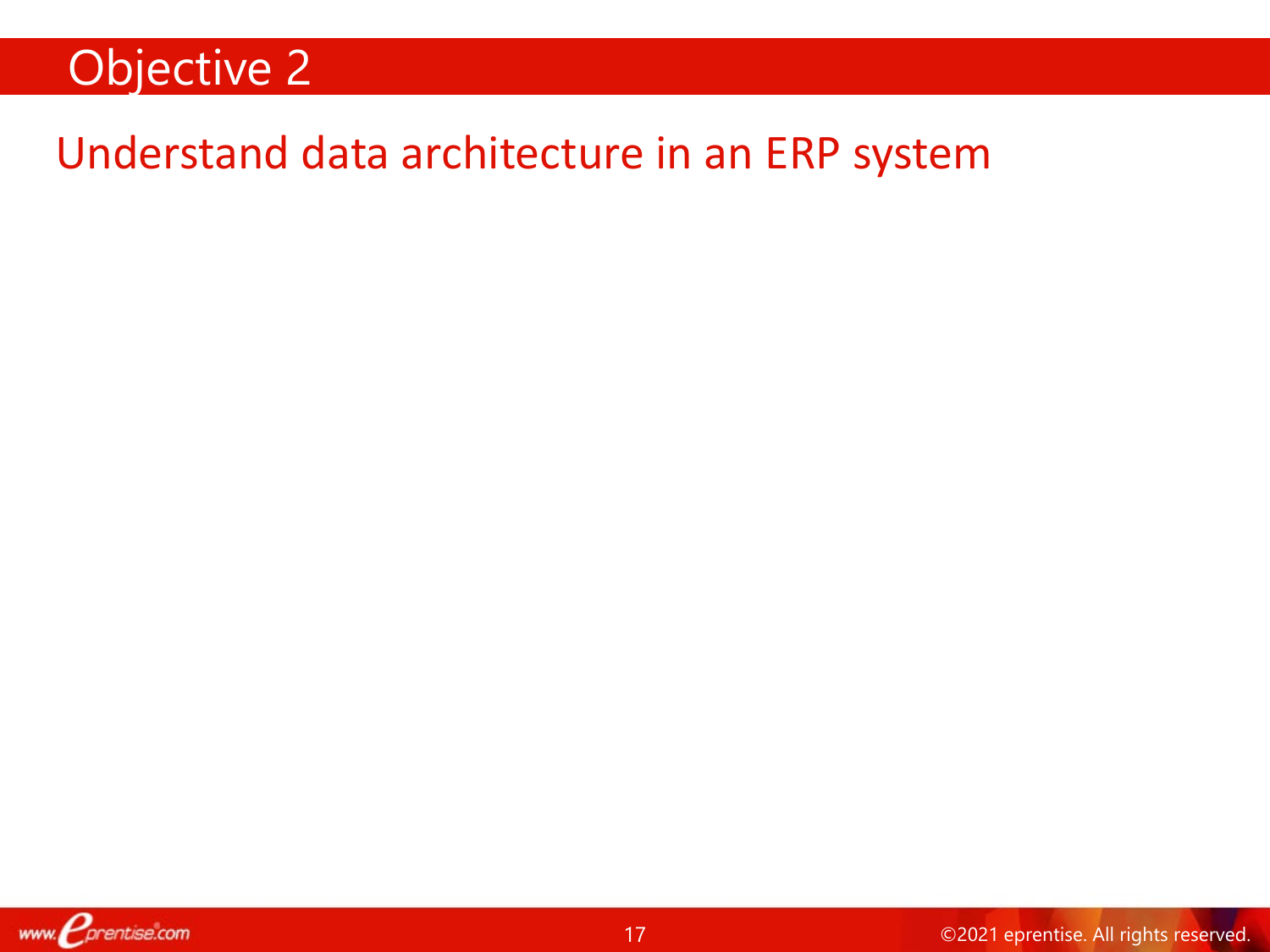# ERP Technical Architecture

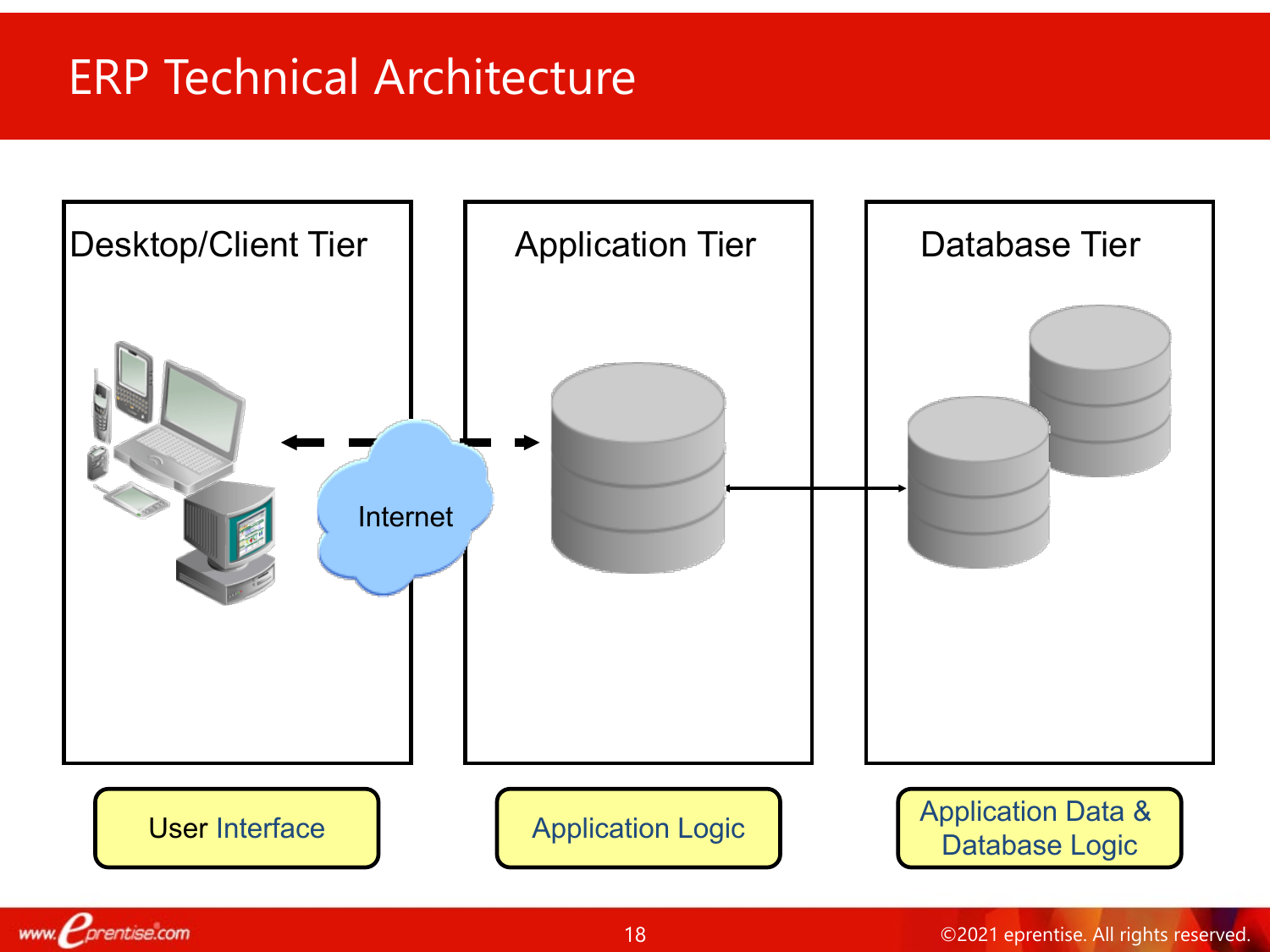### ERP Functional Structure

www. Corentise.com

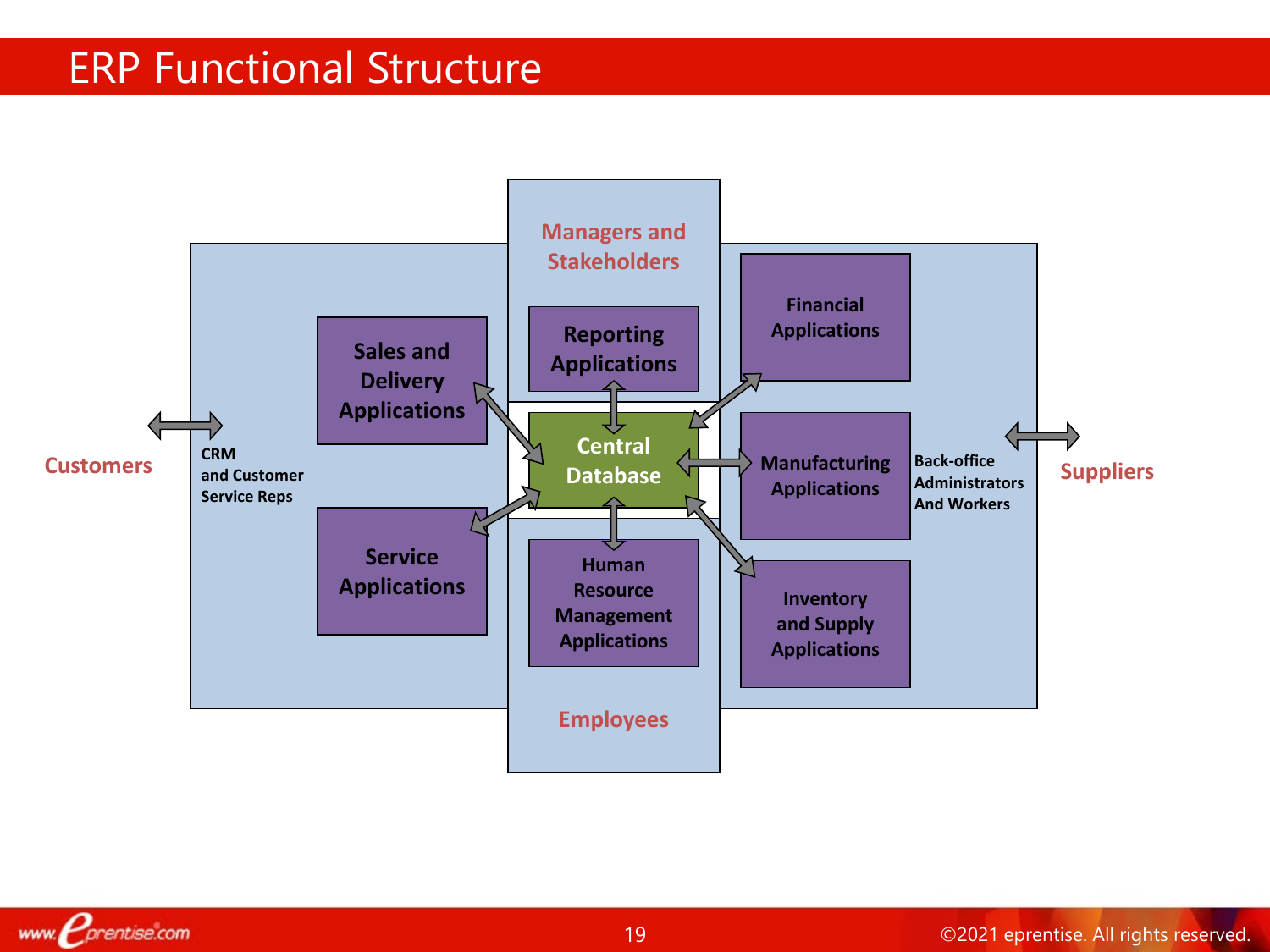### ERP Modules – 4 Main Functional Areas

#### Finance and accounting

- $\triangleright$  Investment, cost, asset, capital and debt management
- $\triangleright$  Budgets, profitability analysis and performance reports

#### $\Box$  Sales and delivery

 $\triangleright$  Handles pricing, availability, orders, shipments and billing

#### Inventory and supply management

 $\triangleright$  Process planning, BOM, inventory costing, MRP, allocates resources, schedules, Purchase Orders and inventory

#### Human resources

 $\triangleright$  Workforce planning, payroll & benefits and organizational charts

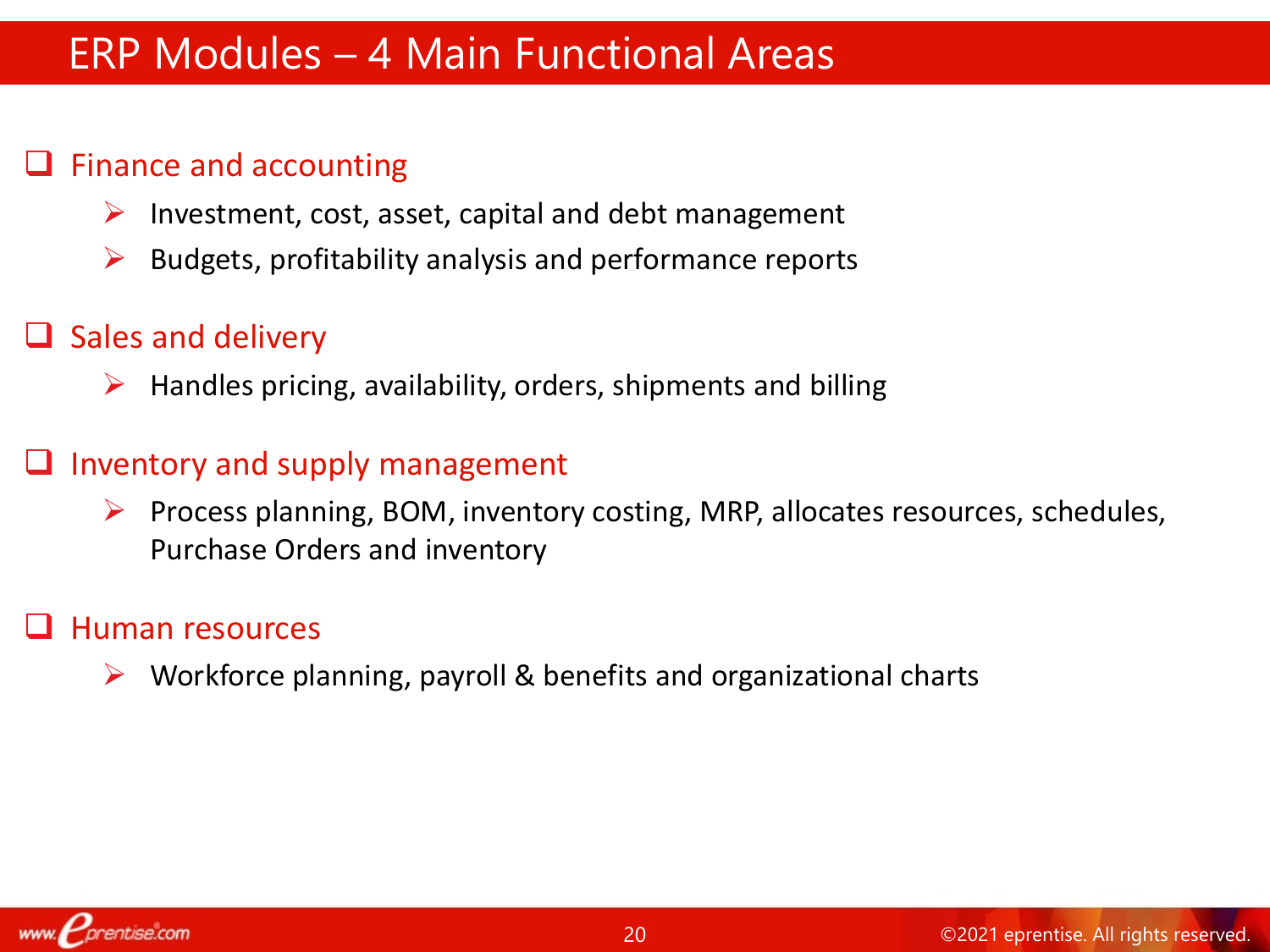### Data stored at Multiple Levels – EBS View

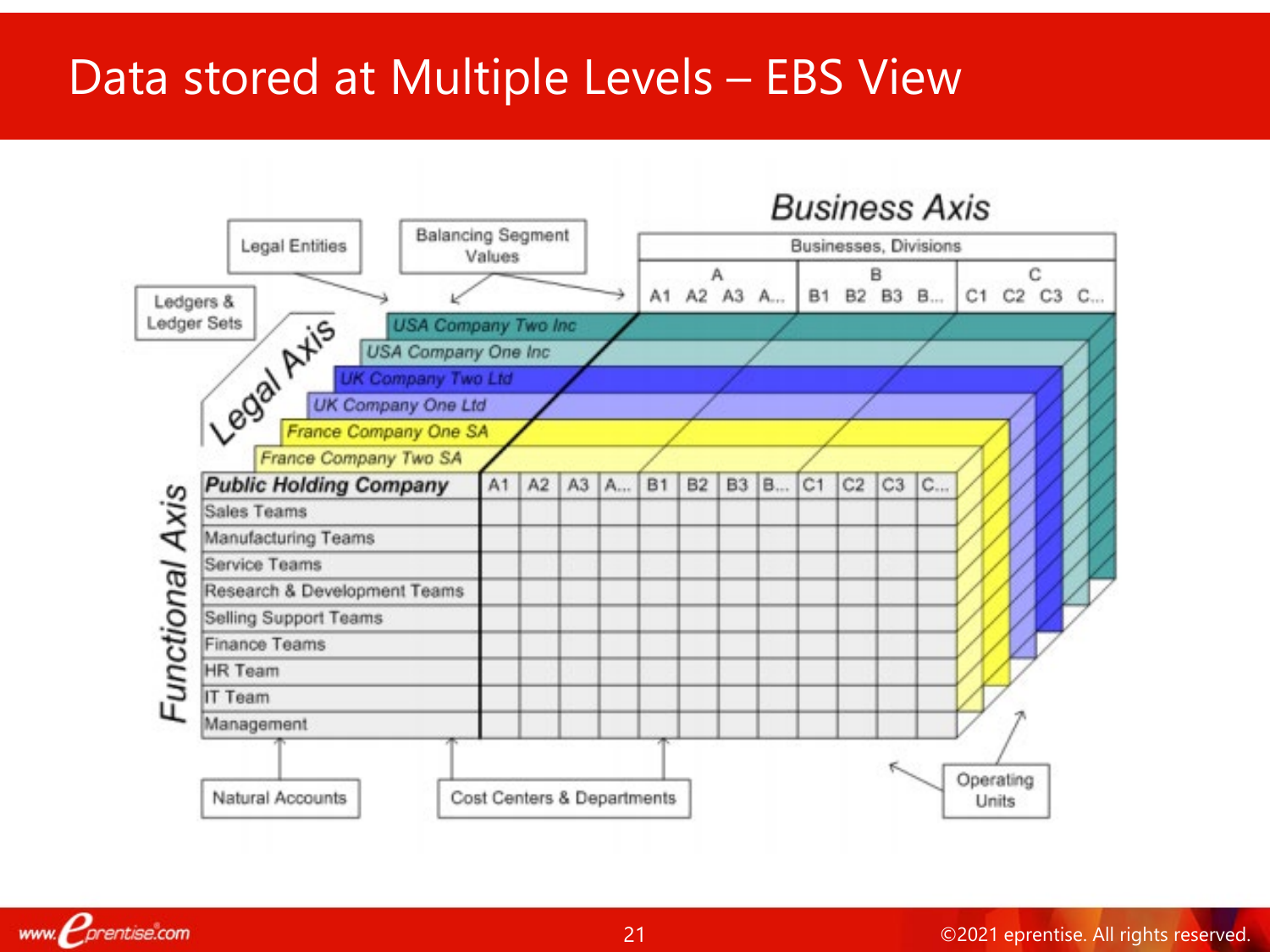### Organization Components

![](_page_18_Figure_1.jpeg)

**Business Group:** The consolidated enterprise, a major division, or an operations company.

**Ledger:** A financial entity comprised of a chart of accounts, calendar, and functional currency. Oracle General Ledger secures information by ledger.

**Legal Entity:** The level at which fiscal or tax reports are prepared. Maintains the legal lines of credit information of the company.

**Operating Unit:** Tied to a legal entity, an operating unit can only reference one ledger and one currency. Most master data such as customers, suppliers, bank and transaction data of AP, PO, AR, OM, CM are secured by operating unit. In R12, a LE can be in many OUs, and an OU may have many legal entities. An OU must have a Default Legal Context (DLC), which will be a particular legal entity. You can assign that DLC legal entity to multiple OUs.

**Inventory Organization:** An organization that tracks inventory transactions by item. Oracle INV, BOM, Engineering, WIP, Master Scheduling/MRP, Capacity, and Purchasing Receiving all secure data by this type of organization. At least one Master Inventory Org needs to be defined to maintain item information.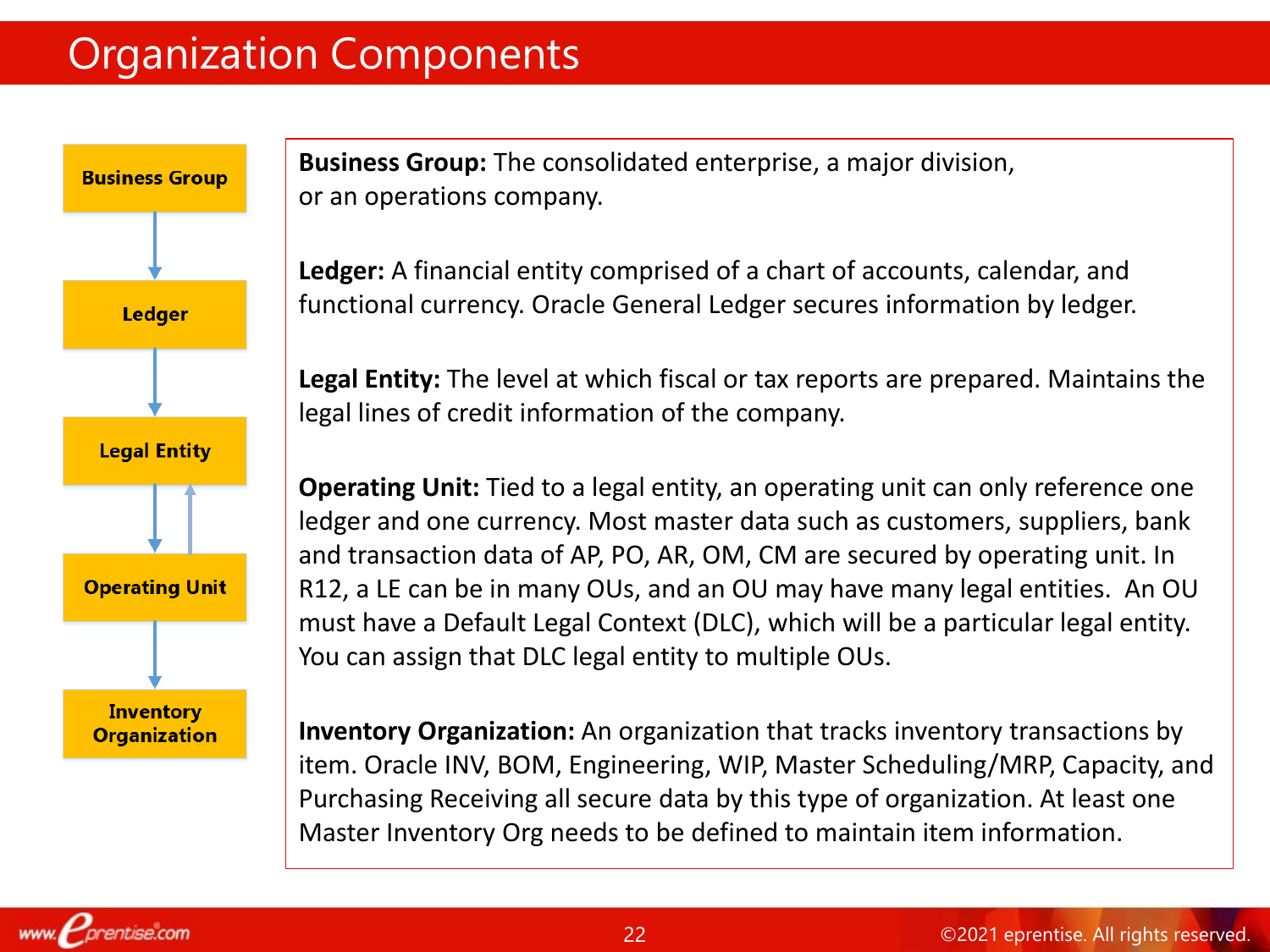### Data Segregation in ERP

#### **□** Business Group

 $\triangleright$  Segregates HR and employee data

#### **□** Ledger

 $\triangleright$  Segregates financial data

#### **□** Operating Unit

 $\triangleright$  Segregates master data (customers, suppliers, bank account) and transaction data for modules such as Payables, Receivables, Purchasing, Order Management, etc.

#### **Q** Inventory Organization

 $\triangleright$  Segregates inventory related data for modules such as Inventory, Material Requirements Planning, Bills of Materials, Work in Process, etc.

![](_page_19_Picture_9.jpeg)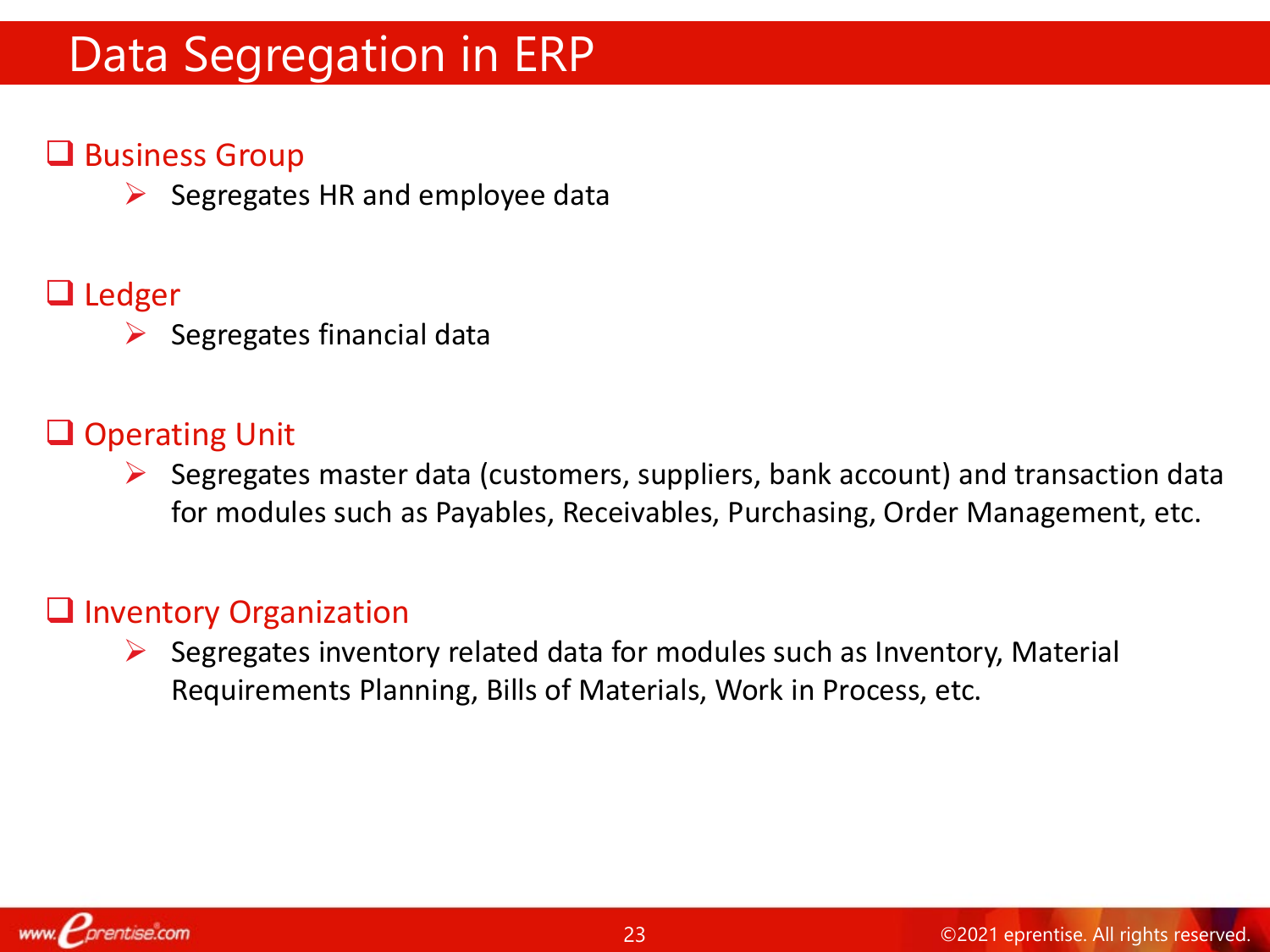### Organization Structure – Example 1

www. Corentise.com

![](_page_20_Figure_1.jpeg)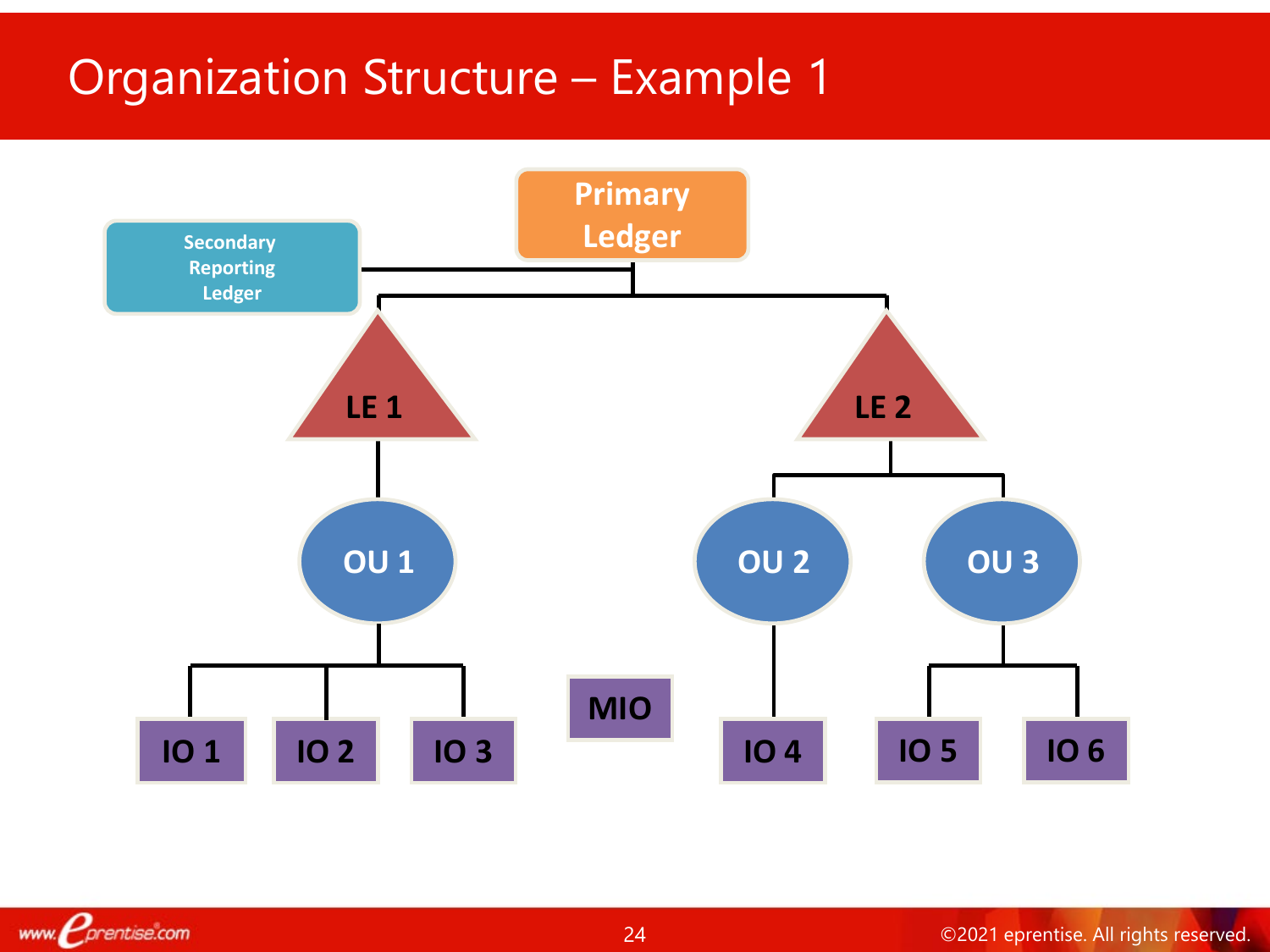### Organization Structure – Example 2

![](_page_21_Figure_1.jpeg)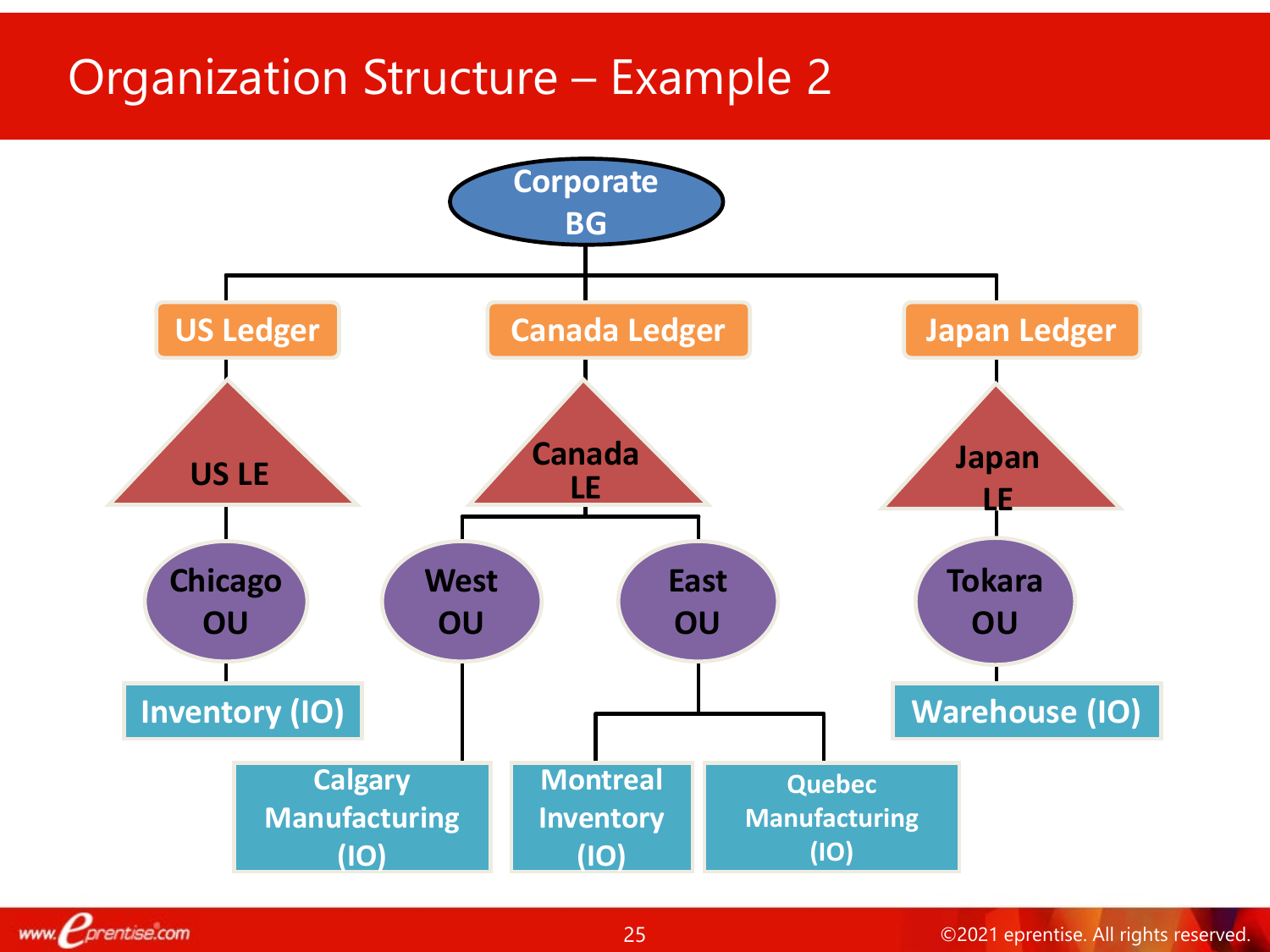### Is More Flexibility = Low Complexity?

- The same data structures must hold data to support many business models
- The data structure might contain data attributes that are context sensitive
- $\Box$  Highly normalized data in the database

Different user experiences requires different data types:

- $\triangleright$  Conventional structured data
- $\triangleright$  Unstructured data
- $\triangleright$  Video files
- $\triangleright$  Sound files
- $\triangleright$  Image files
- $\triangleright$  Other file formats (PDF, Word, EXCEL, etc.)
- $\triangleright$  Social media

Data or process integrations with other upstream or downstream systems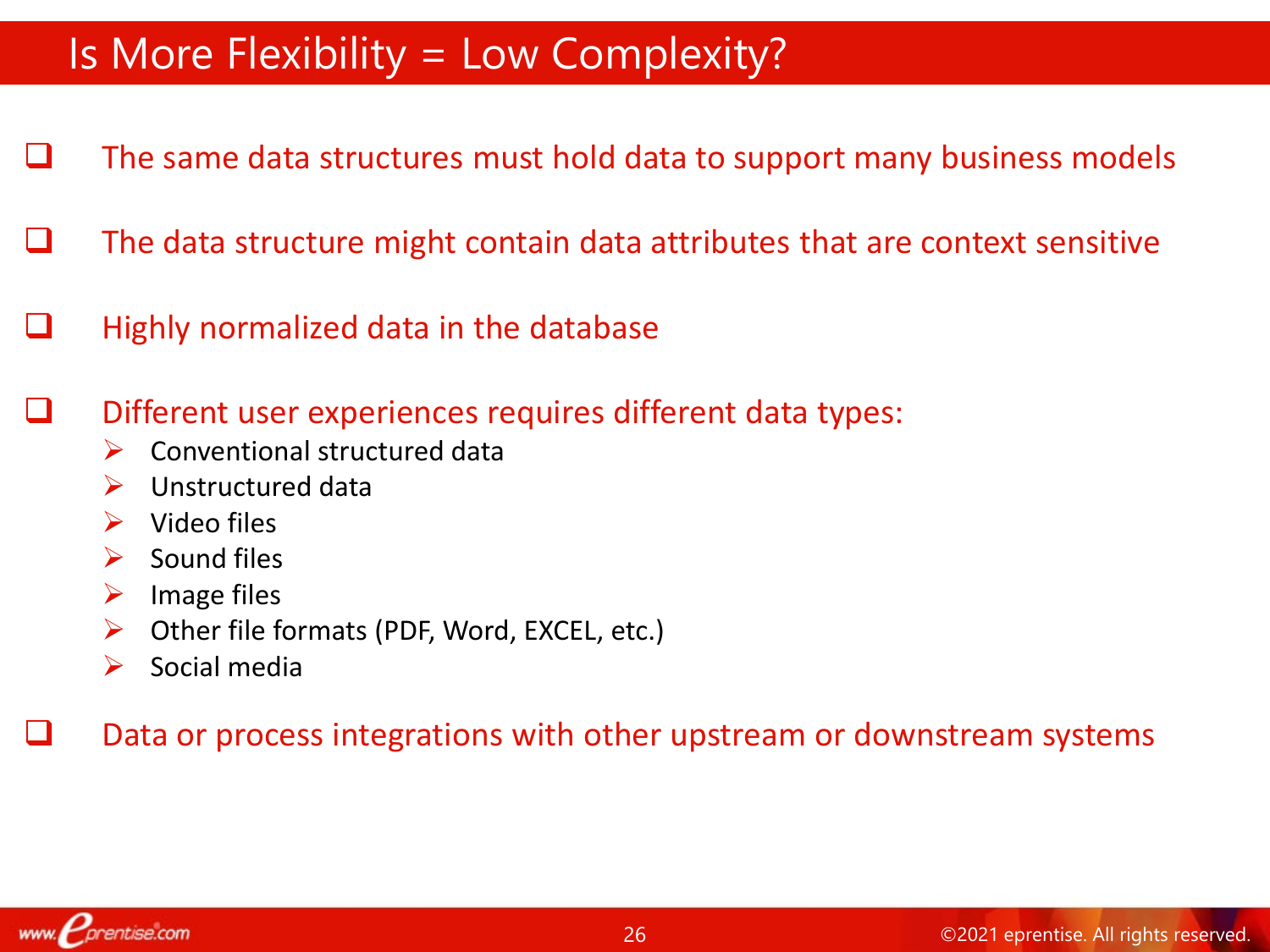### Interesting Data Fact

The majority of the world's data has come about in only the past two years as indicated by data growth statistics.<sup>[1]</sup>

*[1] https://techjury.net/blog/how-much-data-is-created-every-day/#gref*

![](_page_23_Picture_3.jpeg)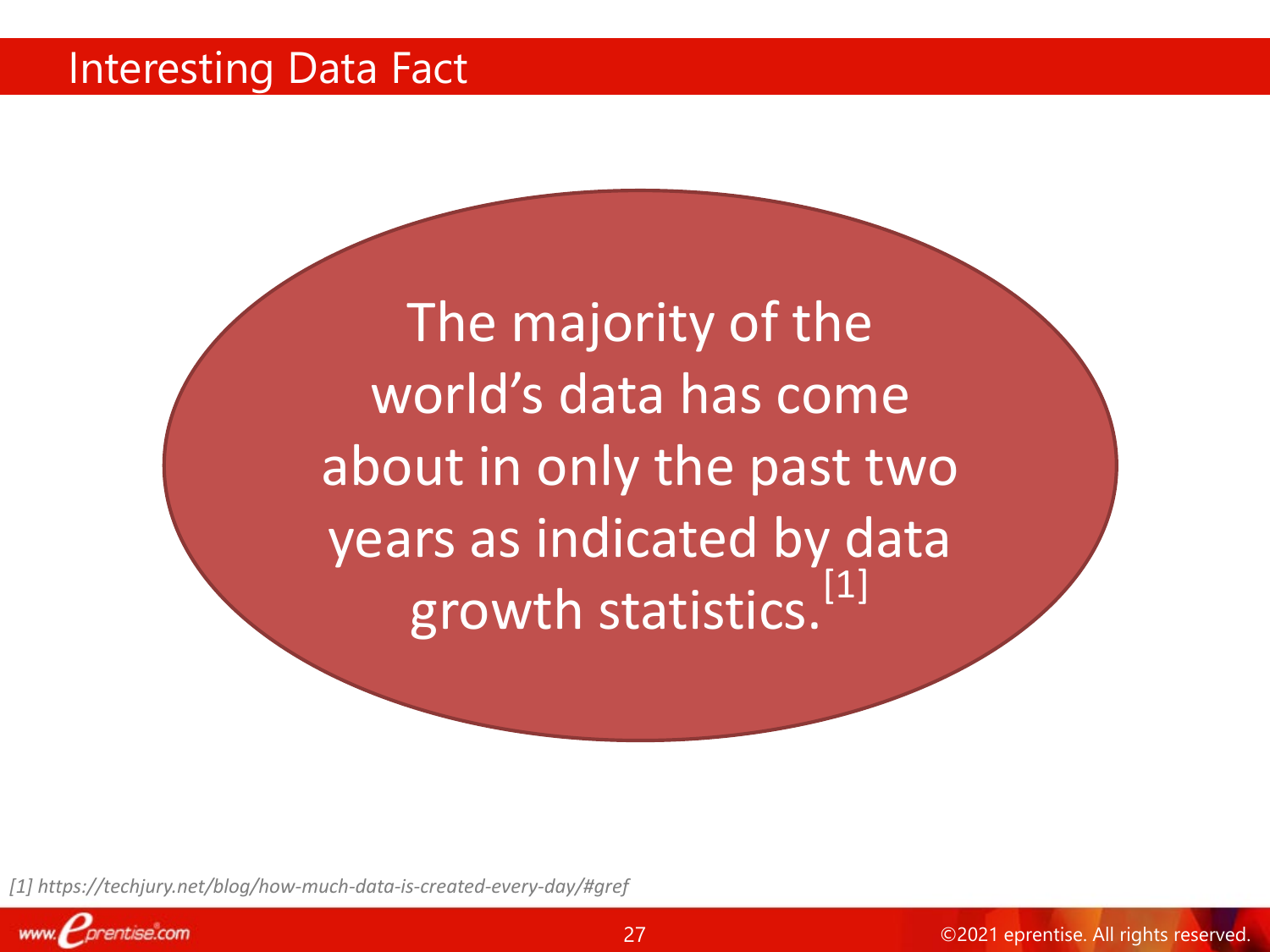### Objective 3

#### Explain how to effectively separate the data

www. *Porentise.com*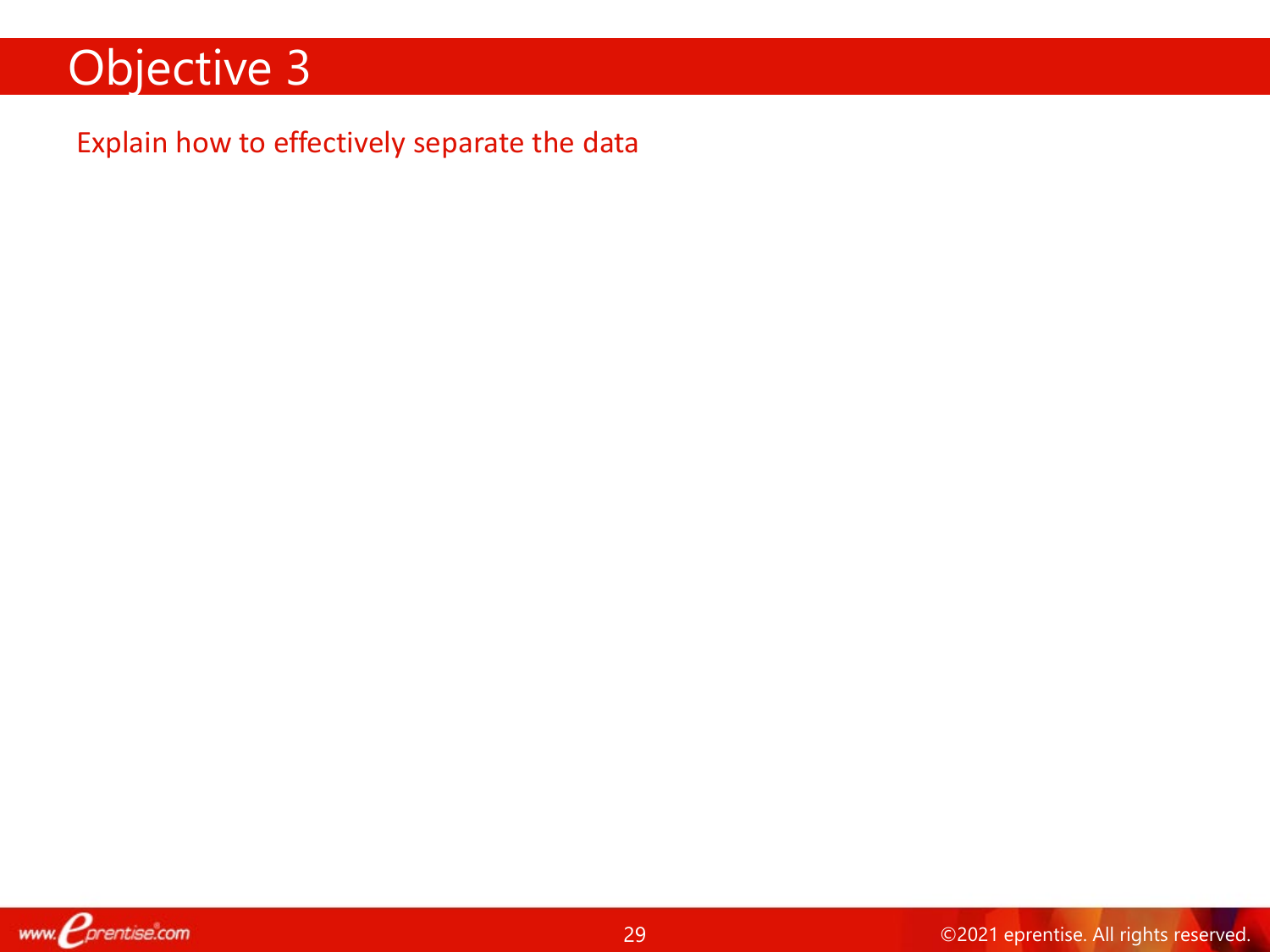### Data Separation – Divestiture Case Study

- Pre-sale planning is the key to successful divestiture
- Carve-out criteria types
	- $\triangleright$  By Ledger
	- $\triangleright$  By OU
	- $\triangleright$  By Company
	- $\triangleright$  By Product Line
- According to an executive survey done by Deloitte these are the top 5 priorities for the sellers:
	- $\triangleright$  Developing carve-out financial statements
	- $\triangleright$  Performing a detailed valuation analysis
	- $\triangleright$  Analyzing potential deal structures
	- $\triangleright$  Considering tax and legal structure
	- $\triangleright$  Establishing an incentive plan for target management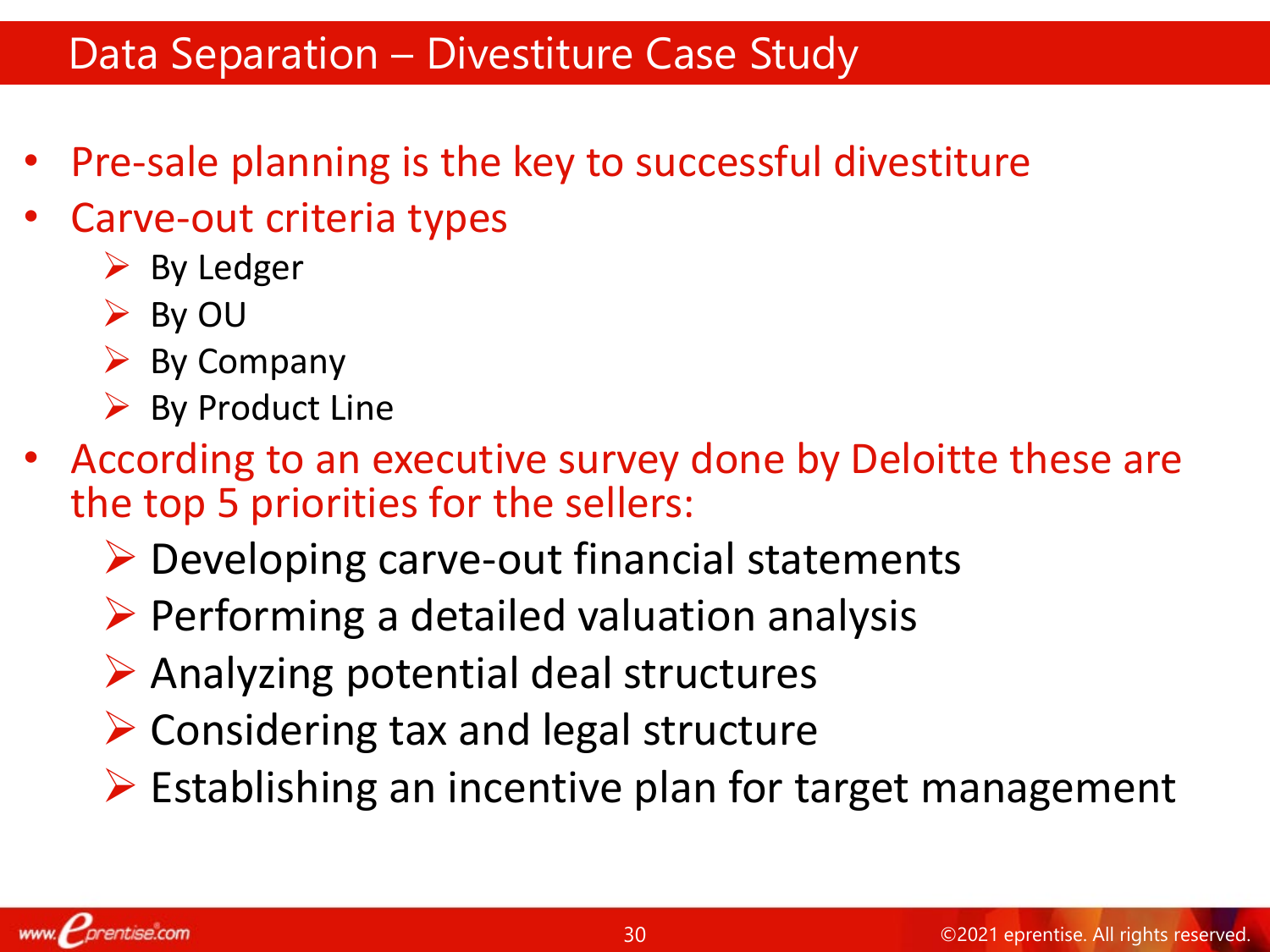### Data Separation – Divestiture Case Study

![](_page_26_Figure_1.jpeg)

www. *prentise.com*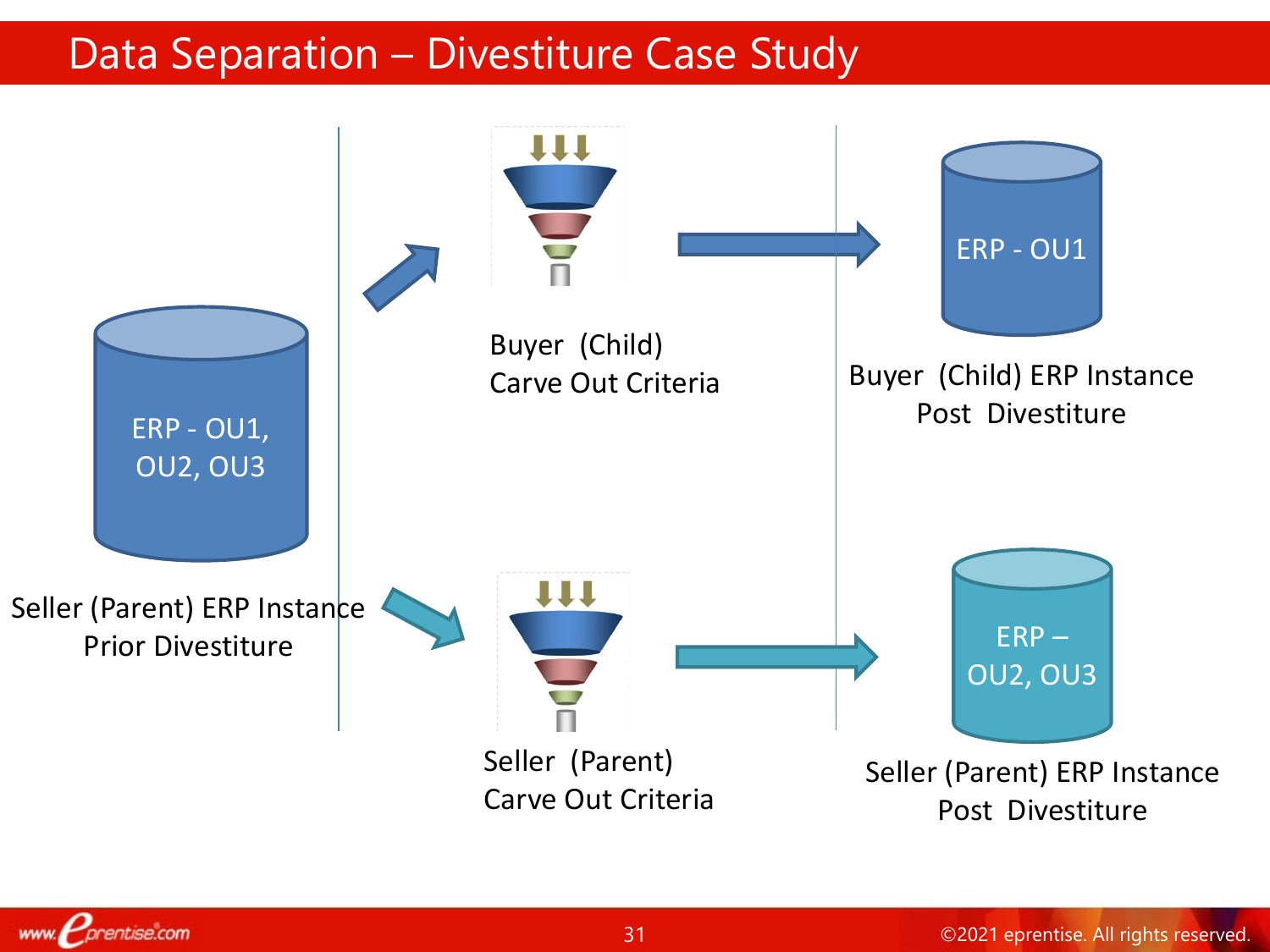### Divestiture Case Study – Seller Pre-divestiture

![](_page_27_Figure_1.jpeg)

www. *Porentise.com*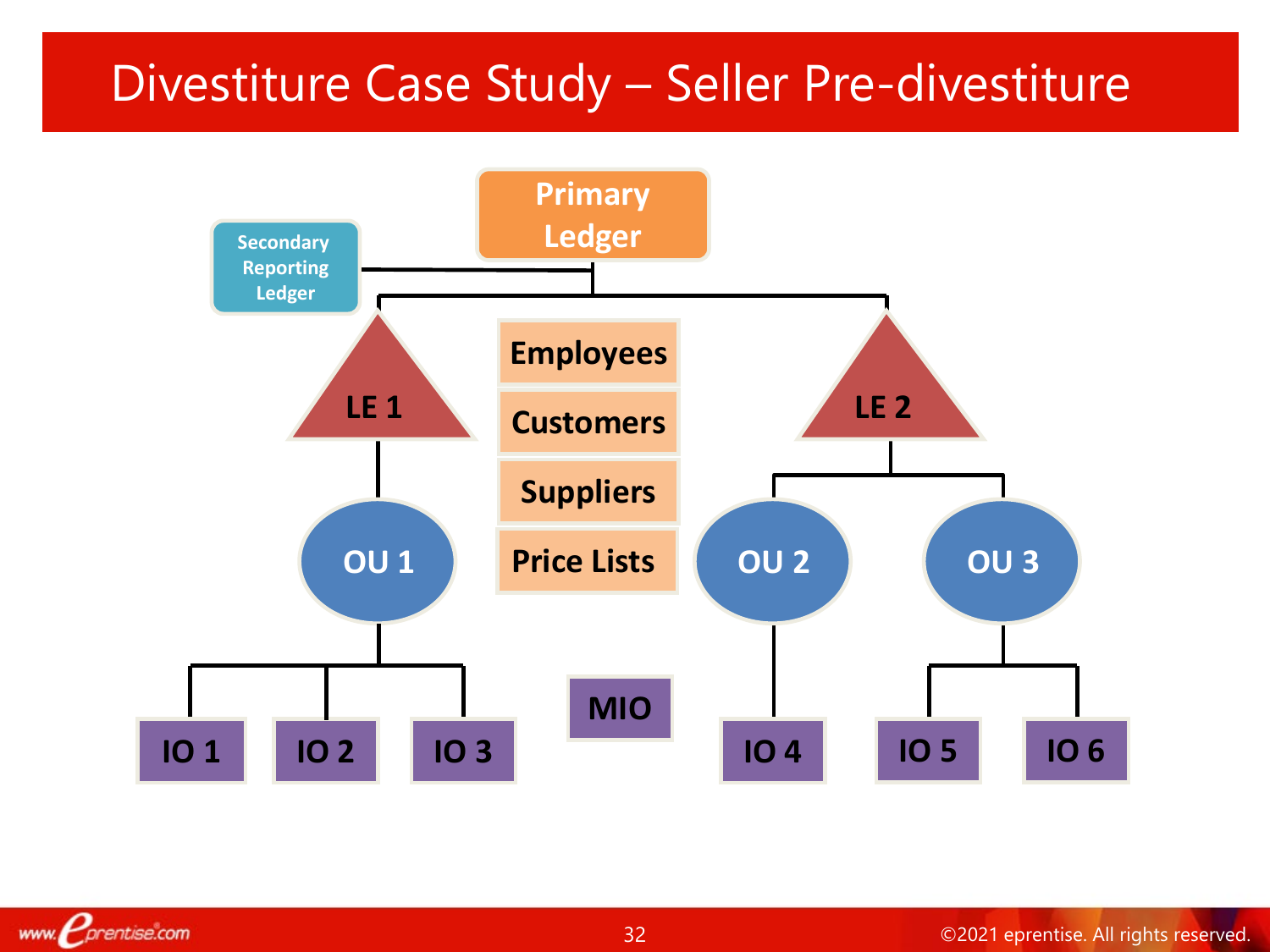# Divestiture Case Study – Post-divestiture

![](_page_28_Figure_1.jpeg)

www. *prentise.com*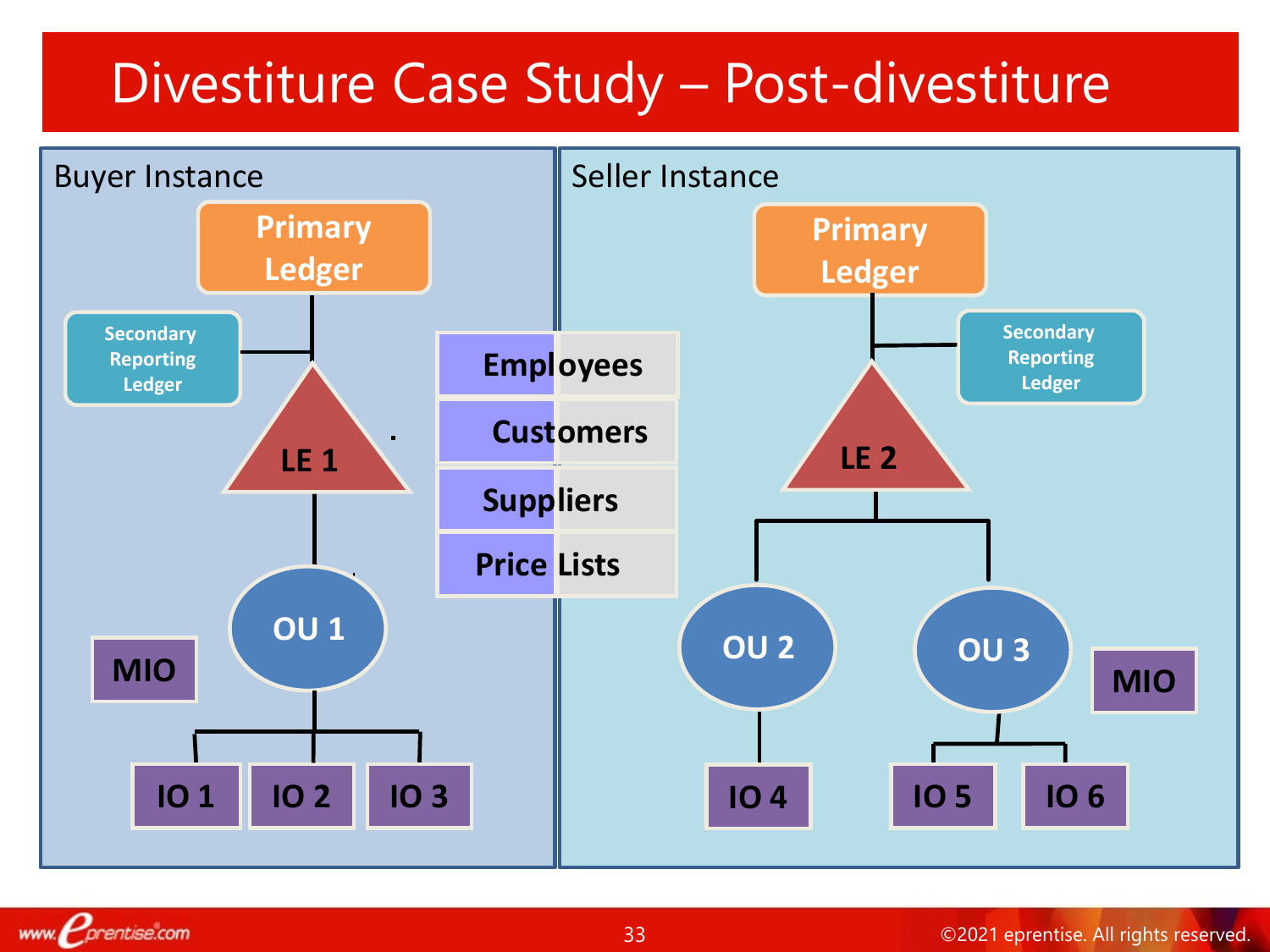- Starts at a higher-level data entity such as operating unit or inventory organization and then further drills down to a lower level that meets the business requirements:
	- $\triangleright$  List of all the outbound shipments from a specific warehouse for a given month
	- $\triangleright$  List of all customer invoices and related payments for a customer under a specific operating unit
	- $\triangleright$  List of all the purchase orders created to ship inventory to a specific warehouse
	- $\triangleright$  List of all the asset account balances for a given financial ledger as of a given period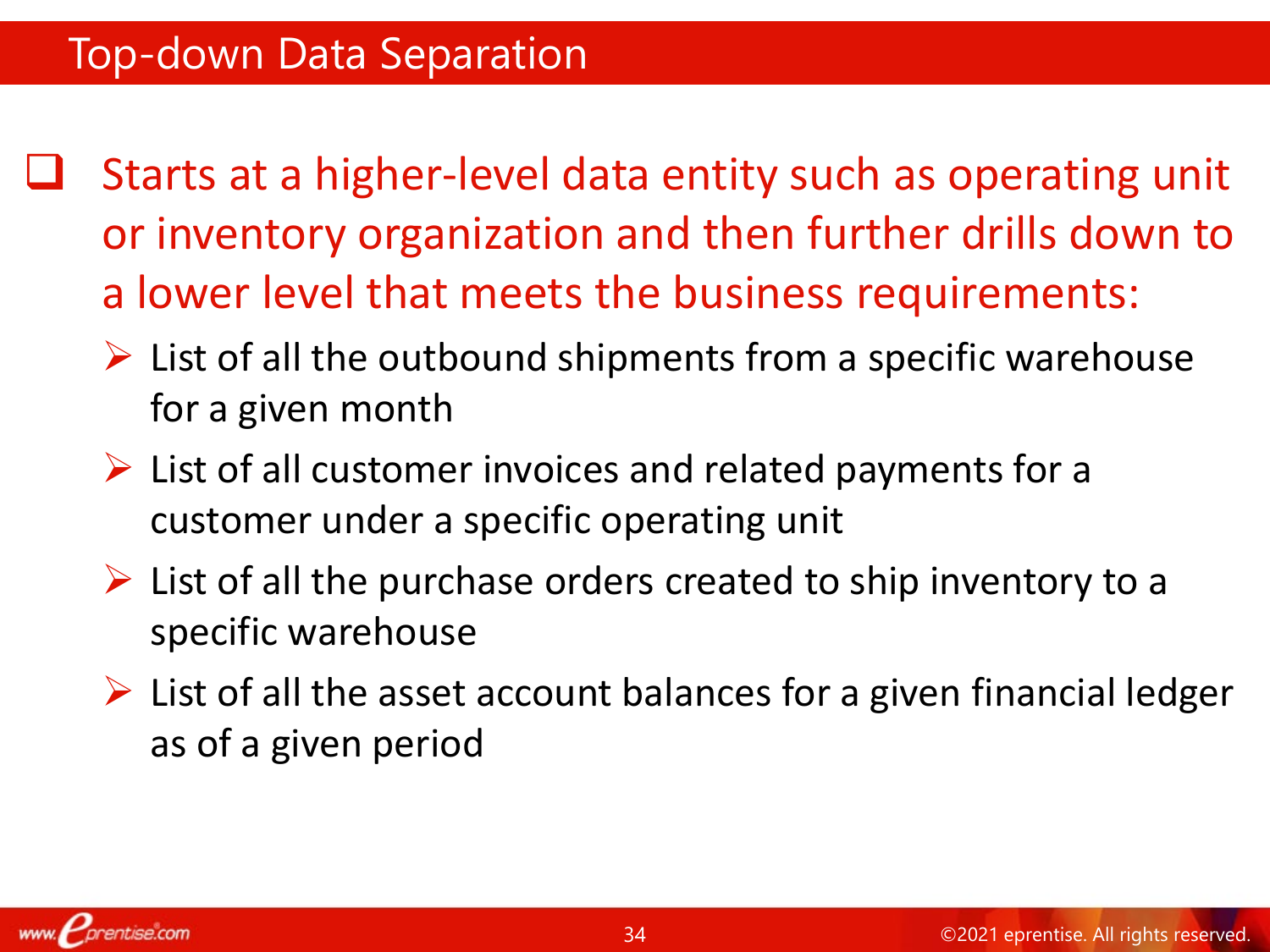### Top-down – Separate Data Based on OU

![](_page_30_Figure_1.jpeg)

35 ©2021 eprentise. All rights reserved.

www. Corentise.com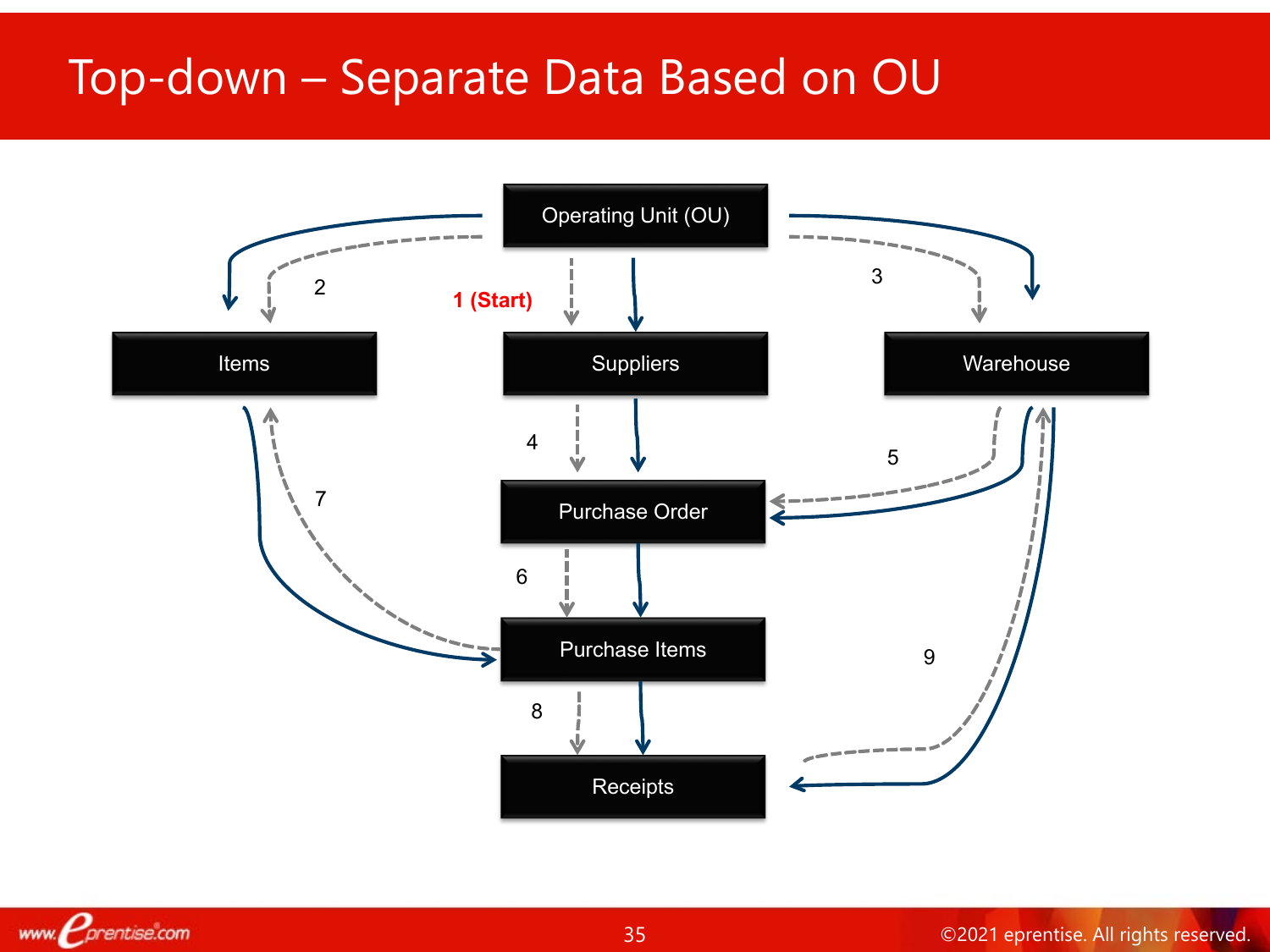- Starts at a lower-level data entity/attribute, such as an item or transaction date, and then further rollup to a higher level that meets requirements:
	- $\triangleright$  List of all the outbound shipments for a given item
	- $\triangleright$  List of all the customers whole received a shipment for a given item
	- $\triangleright$  List of all suppliers who shipped specific items to any warehouse after a specific date
	- $\triangleright$  List of all customer receivables for a specific transaction date period that uses an accounting code for a specific company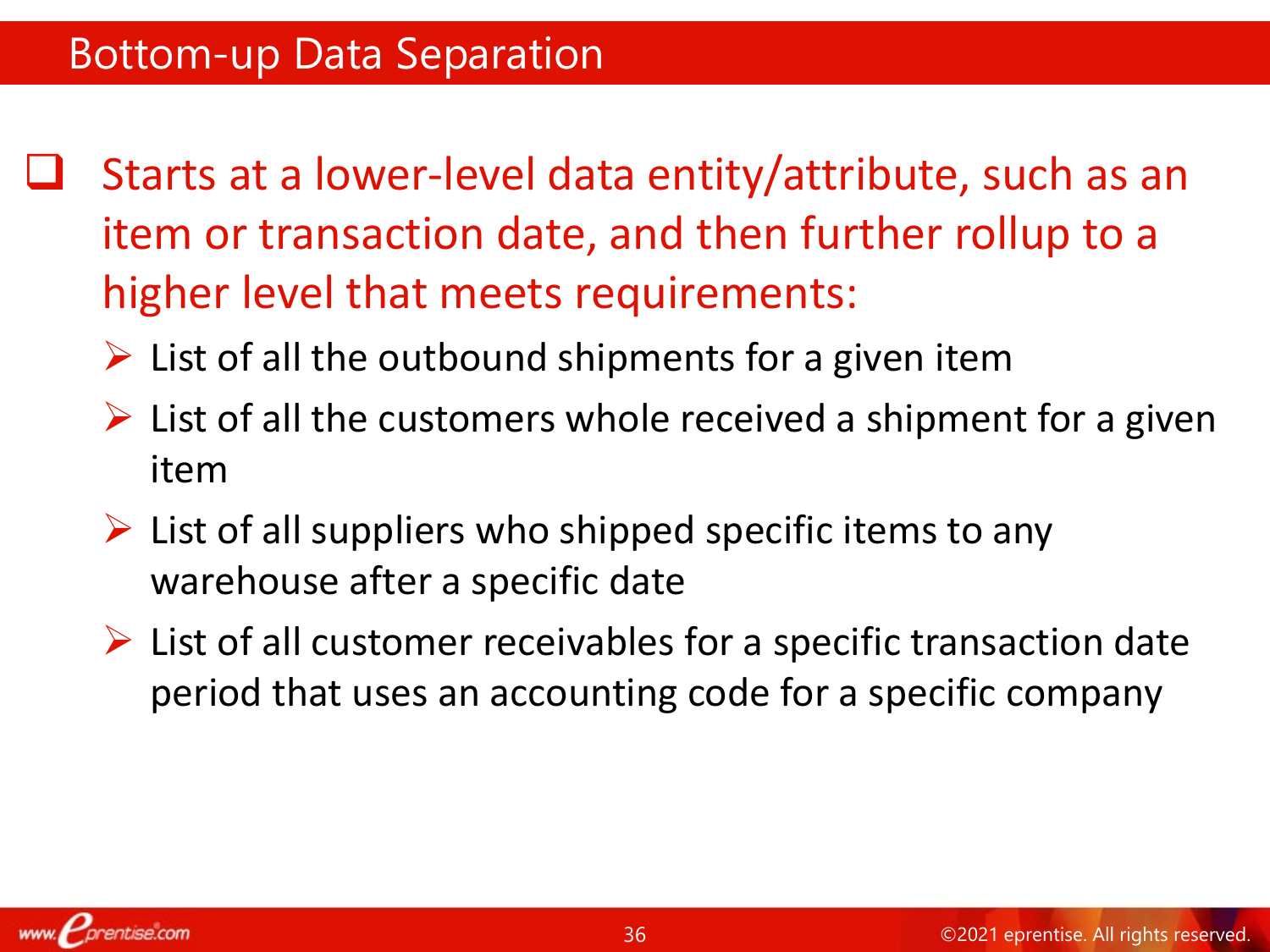### Bottom-up – Separate Data Based on Item

![](_page_32_Figure_1.jpeg)

www. Corentise.com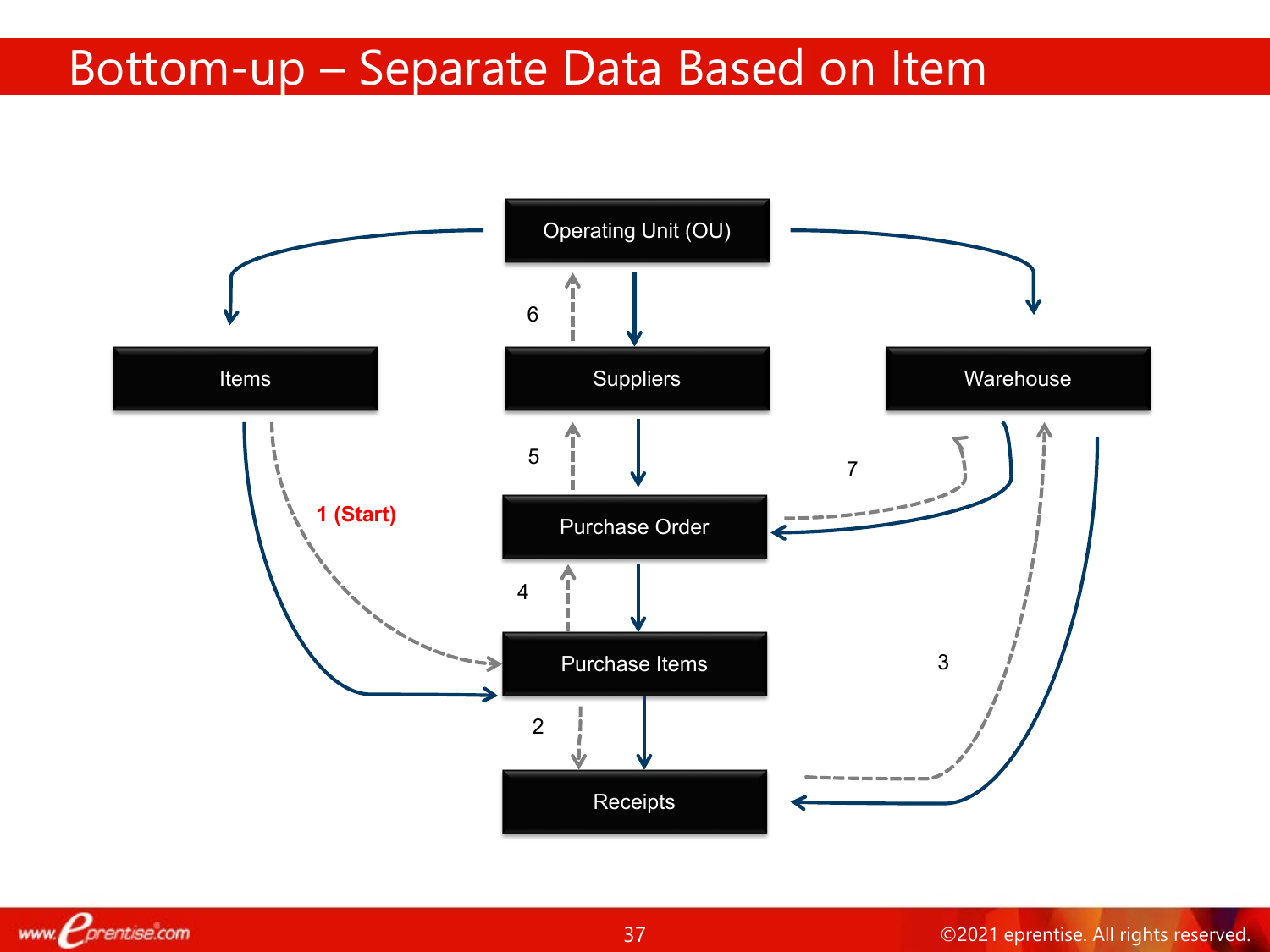### Interesting Data Fact

In 2024, the number of emails will be about 361 billion every day.<sup>[1]</sup>

*[1] https://techjury.net/blog/how-much-data-is-created-every-day/#gref*

![](_page_33_Picture_3.jpeg)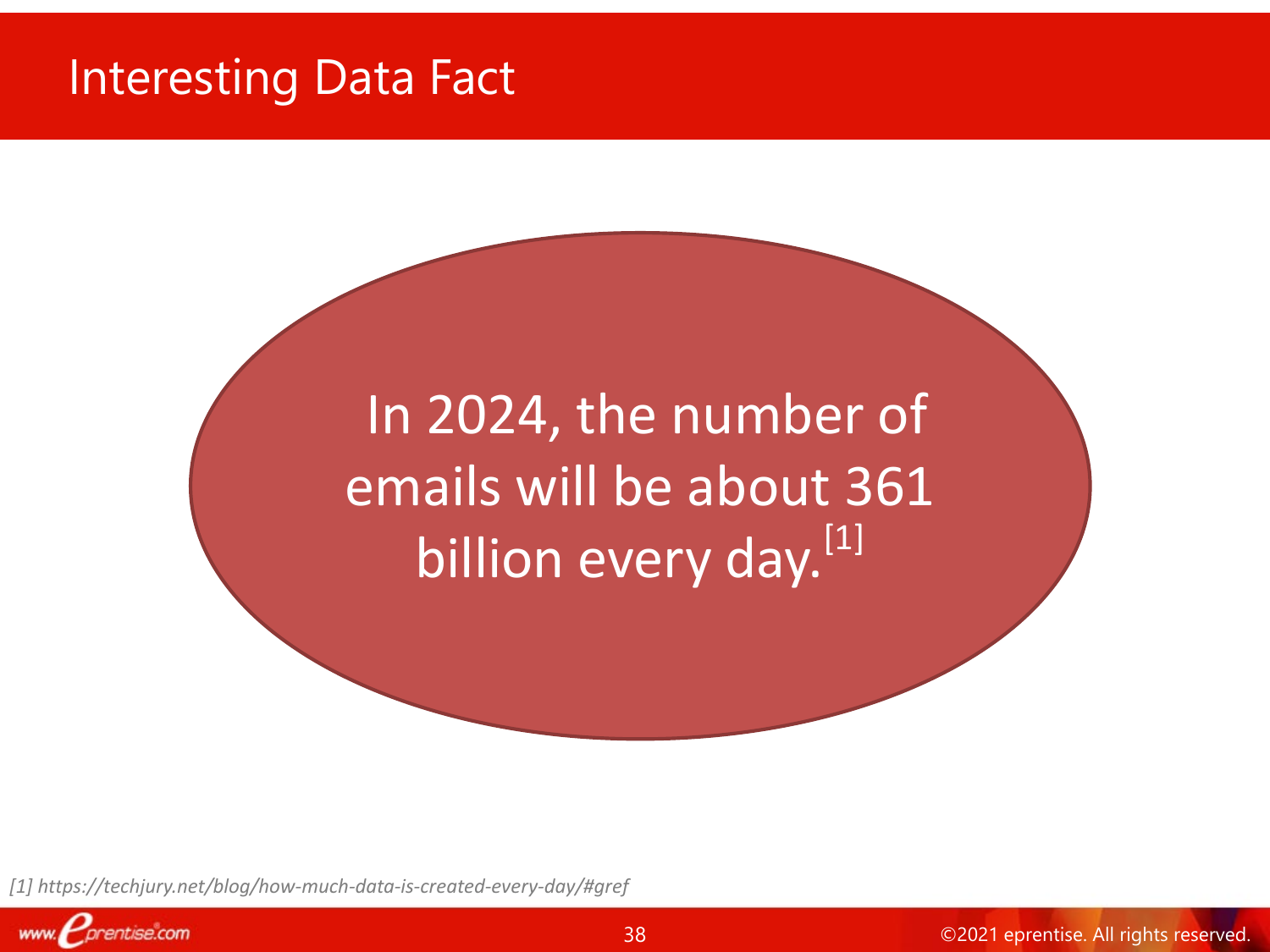### Pre-requisites for Making Good Decisions with Data Separation

- Understanding of data entities, using:
	- $\triangleright$  Published data dictionary
	- $\triangleright$  ER diagrams
	- $\triangleright$  Metadata from the database
	- $\triangleright$  Other available sources such as custom documentation, internal knowledgebase, etc.
- Techno-Functional knowledge of the data how different business functions relate to the data
	- $\triangleright$  For example, understand purchasing and its connection with payables and financial accounting

### Understanding of the tools available in the market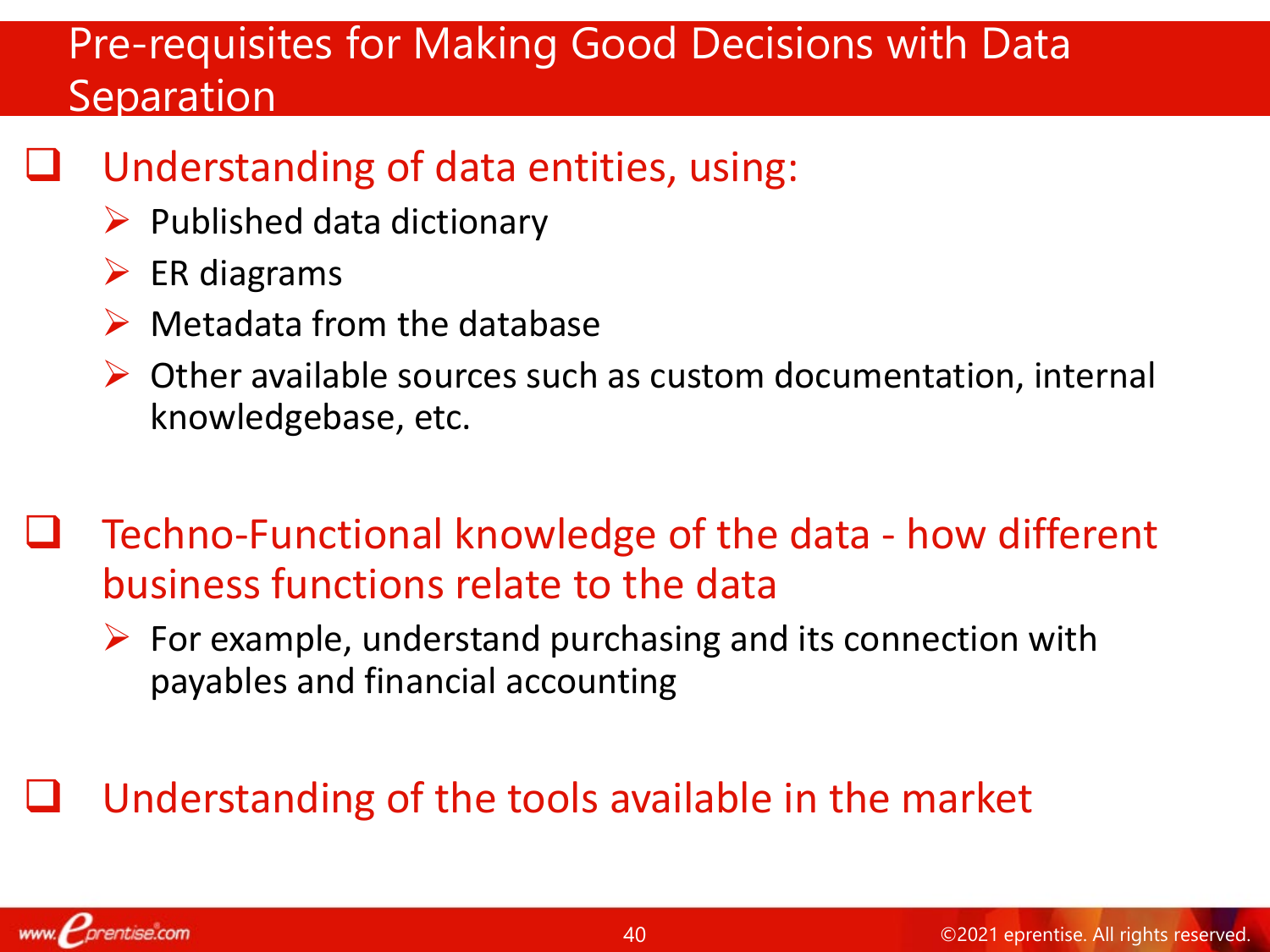# Data Separation – Reorganization Case Study

![](_page_35_Figure_1.jpeg)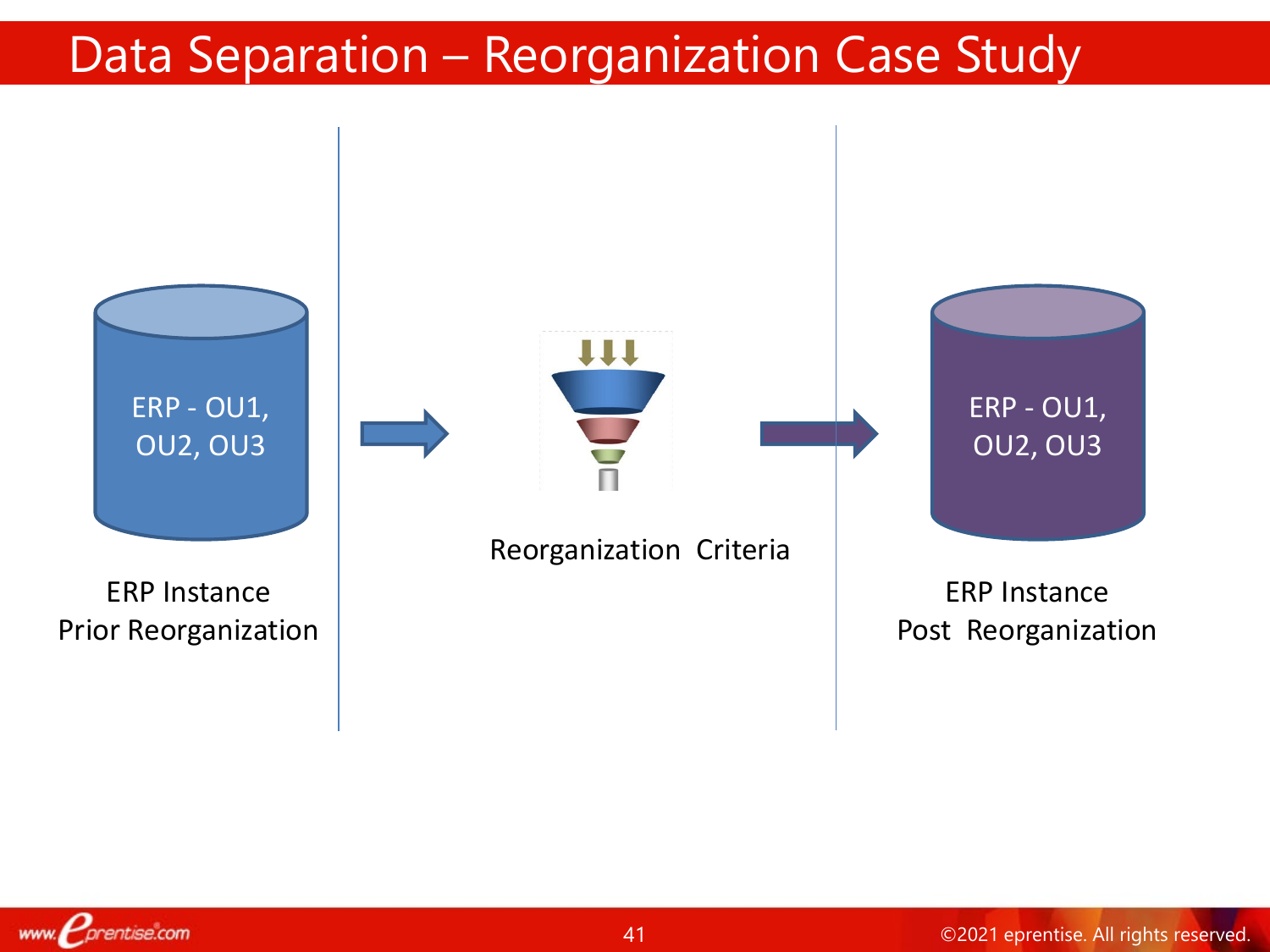### Re-organization Case Study – Pre-reorganization

![](_page_36_Figure_1.jpeg)

www. *Porentise.com*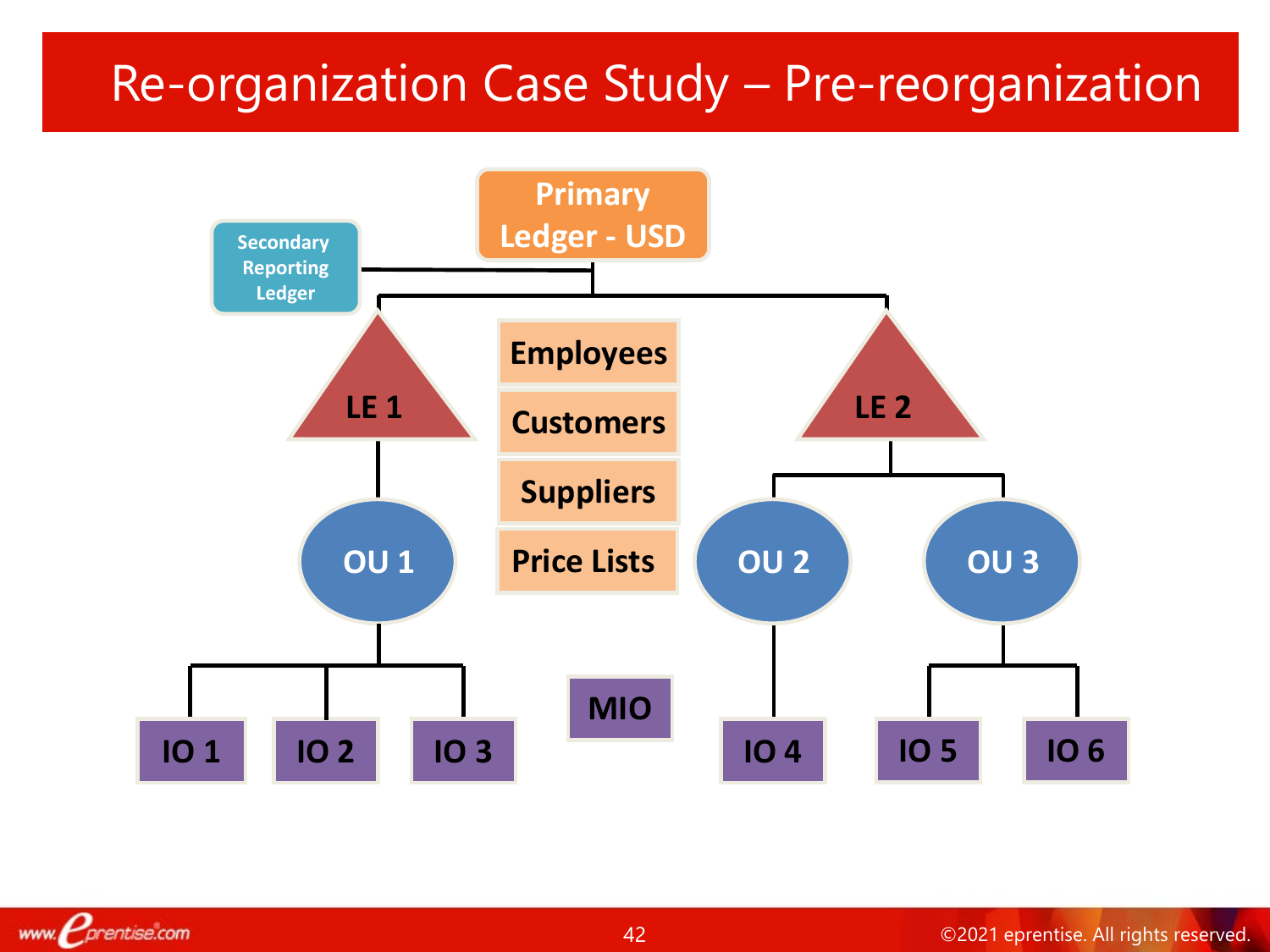### Re-organization Case Study – Post -reorganization

![](_page_37_Figure_1.jpeg)

www. *Porentise.com*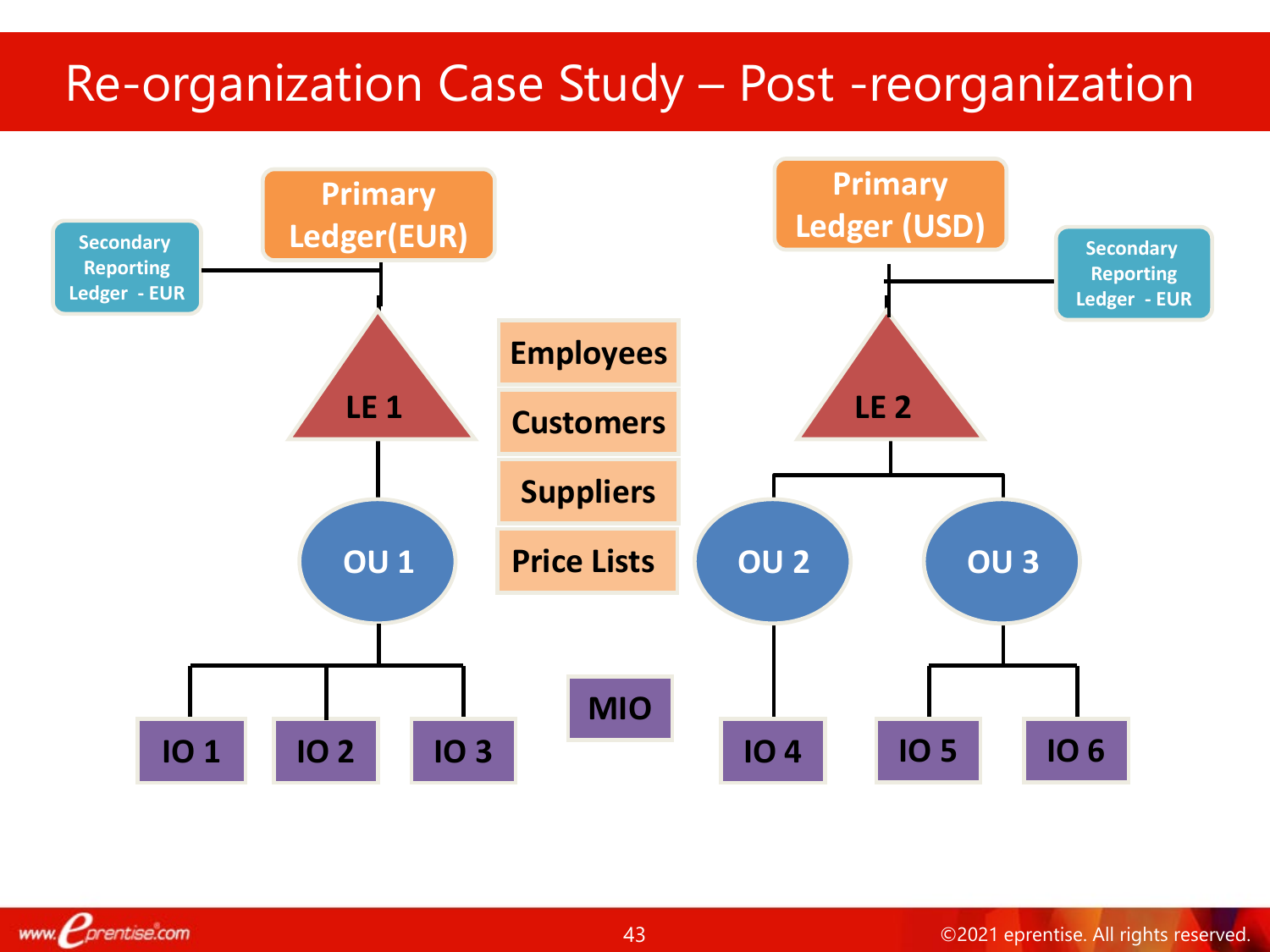- Cloud Solutions: SaaS, PaaS, IaaS
- Single functional domain SaaS tools have been in the market for 10+ years now and are very mature (Salesforce.com)
- PaaS and IaaS are very mature now
- Multiple functional domain SaaS tools such as ERP are fairly new to the market and are increasingly being adopted by customers and the product offering is also being constantly enhanced by the customer
- Customer can utilize APIs to extract data from Cloud ERP but have limited ability to directly access the data using external SQL/data integration tools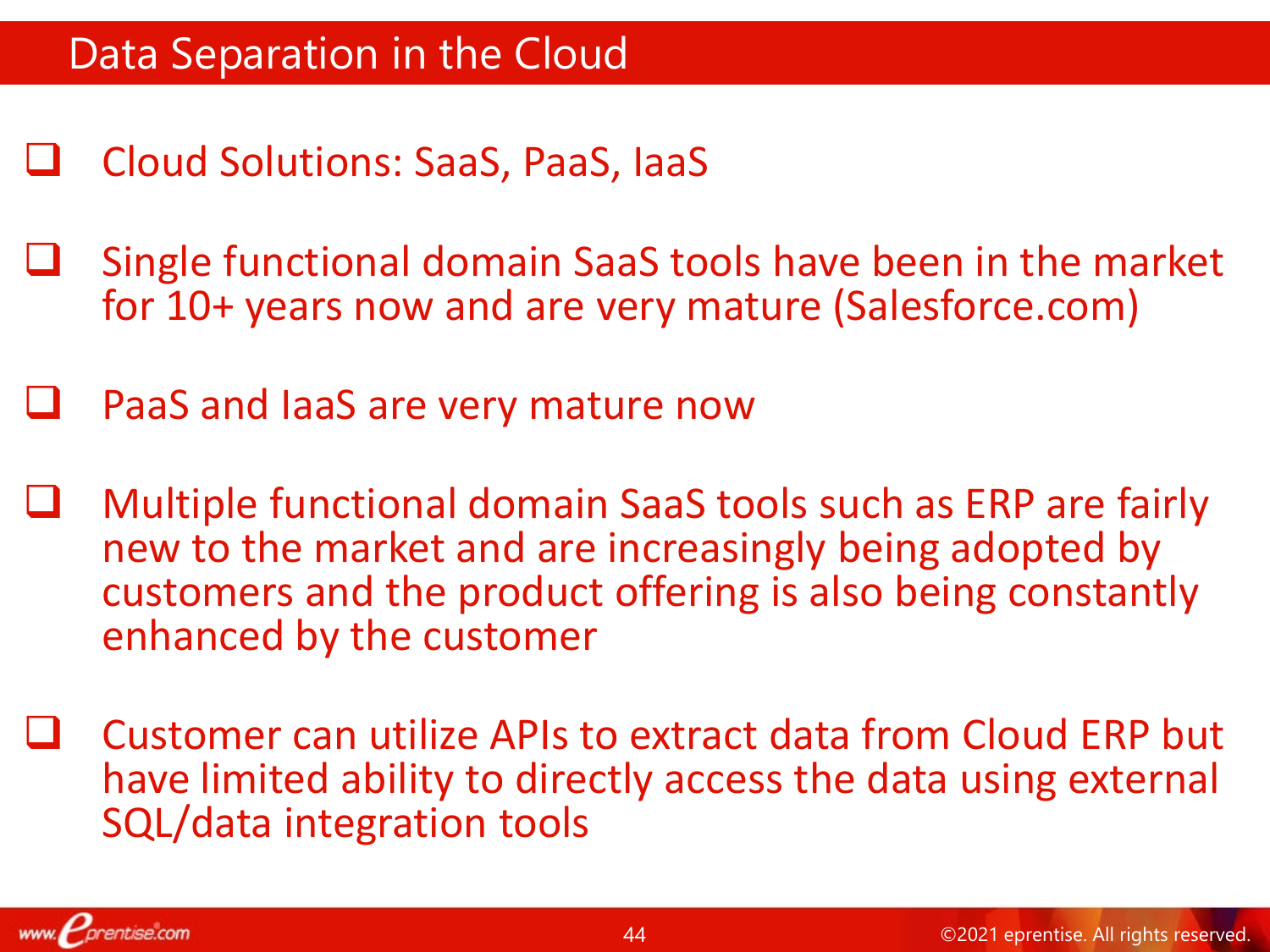### Questions?